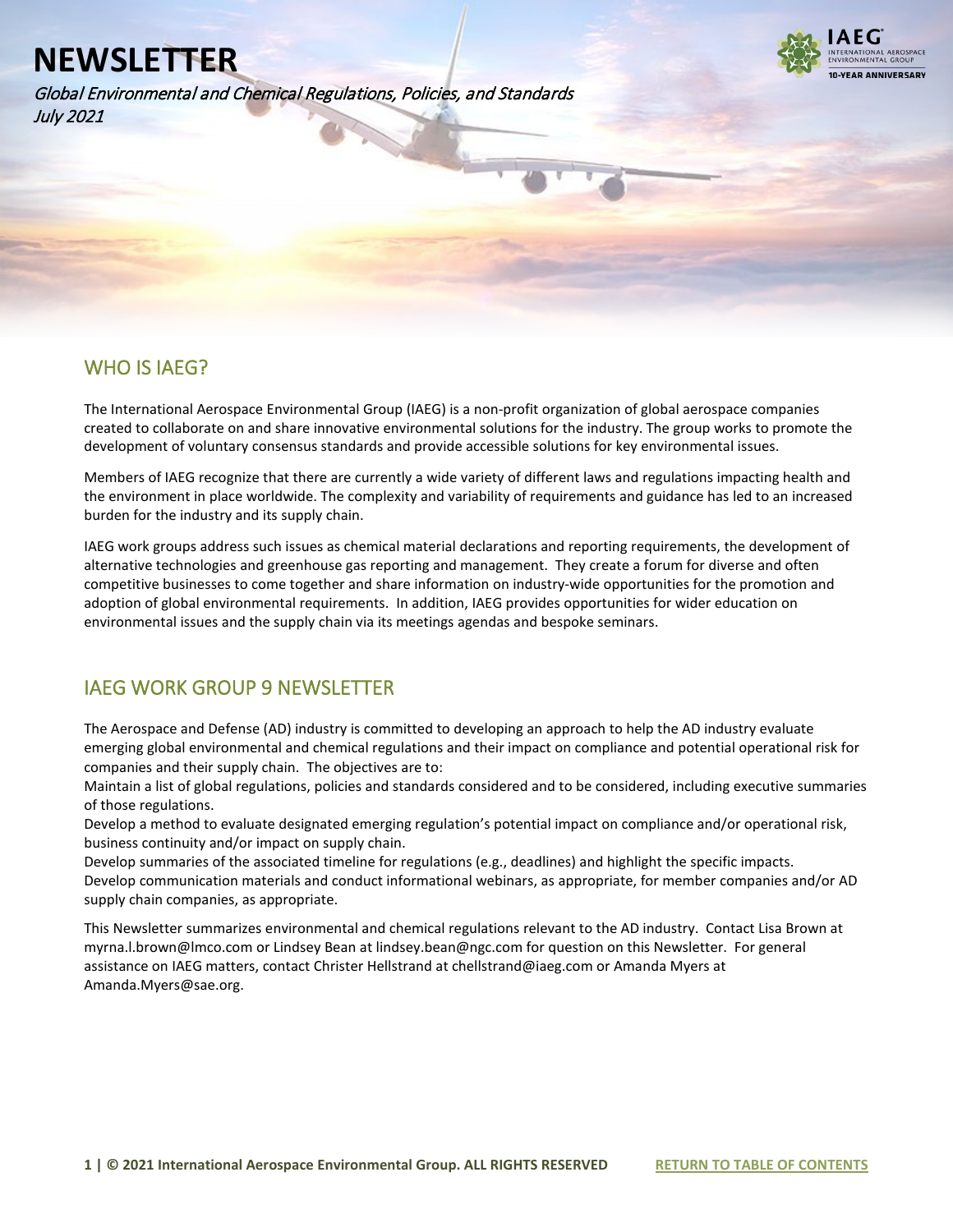Global Environmental and Chemical Regulations, Policies, and Standards July 2021



<span id="page-1-0"></span>TABLE OF CONTENTS



| Announcement No. 27 of 2021 on supplementing the "Inventory of Existing Chemical Substances in                                                                                                      |  |
|-----------------------------------------------------------------------------------------------------------------------------------------------------------------------------------------------------|--|
| China officially accepts the "Kigali Amendment to the Montreal Protocol on Substances that Deplete the                                                                                              |  |
| Notice on publicly soliciting opinions on the National Ecological Environment Standard "Pollution<br>Discharge Permit Application and Issuance of Technical Specifications for Industrial Solid     |  |
|                                                                                                                                                                                                     |  |
| Japan aligns to the restrictions set out by Stockholm Convention on persistent organic pollutants  6                                                                                                |  |
| Public comments on the revision of some of the items to be displayed regarding measures to prevent                                                                                                  |  |
| Part of the Ministerial Ordinance that stipulates technical standards for fire extinguishers, fire<br>extinguishing agents for fire extinguishers, and foam fire extinguishing agents that use PFOS |  |
|                                                                                                                                                                                                     |  |
| On amending the federal law "On Environmental Protection" and Article 11 of the federal law "On                                                                                                     |  |
|                                                                                                                                                                                                     |  |
|                                                                                                                                                                                                     |  |
|                                                                                                                                                                                                     |  |
|                                                                                                                                                                                                     |  |
|                                                                                                                                                                                                     |  |
|                                                                                                                                                                                                     |  |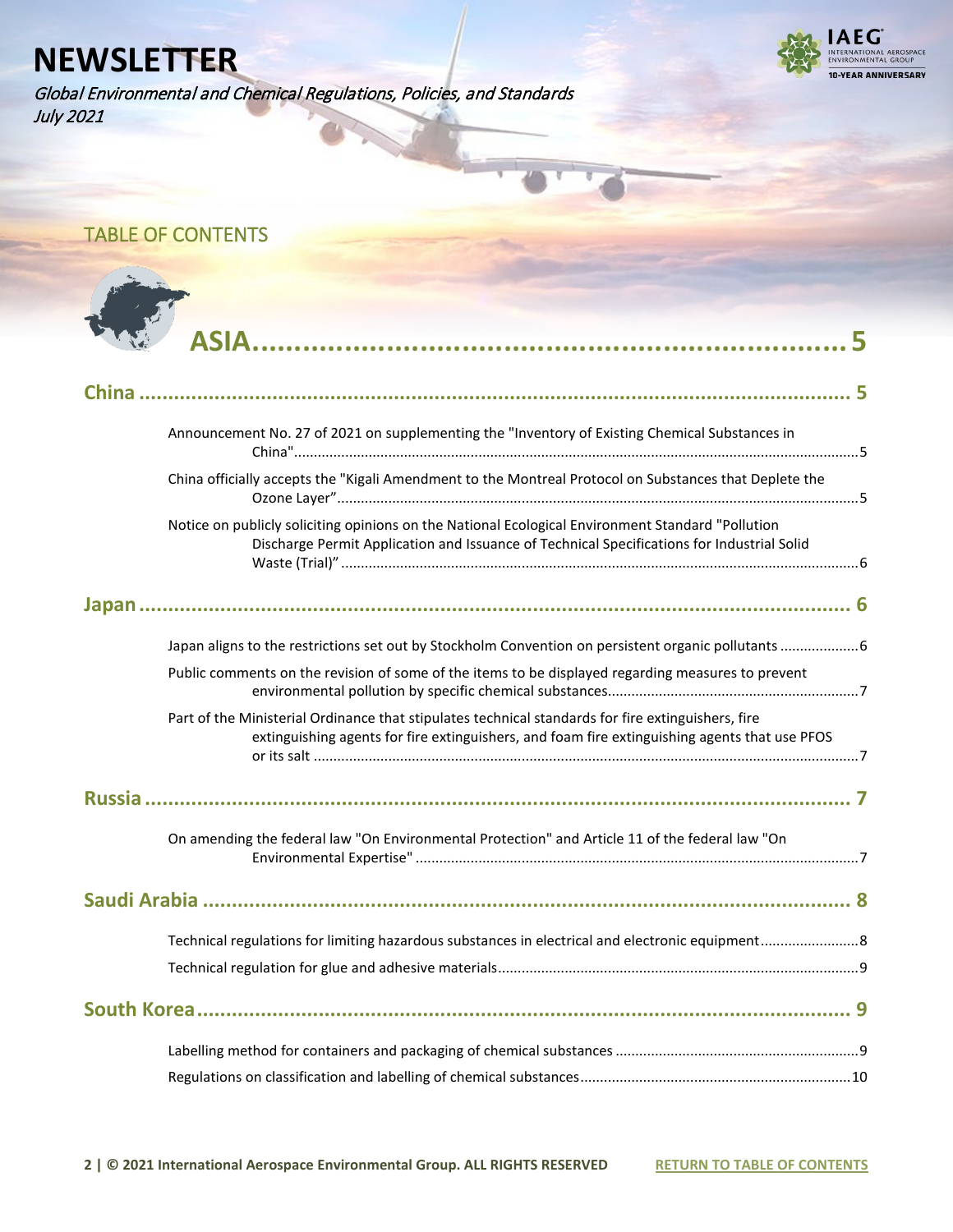Global Environmental and Chemical Regulations, Policies, and Standards July 2021



| Update on regulated quantities of toxic substances, restricted substances, prohibited substances and     |  |
|----------------------------------------------------------------------------------------------------------|--|
|                                                                                                          |  |
| Designation notice of toxic substances, National Institute of Environmental Sciences Notice No. 2021-36, |  |
| 2021. 6. 22., partially revised, National Academy of Environmental Sciences (Risk Assessment             |  |
|                                                                                                          |  |
|                                                                                                          |  |
|                                                                                                          |  |
|                                                                                                          |  |
|                                                                                                          |  |
|                                                                                                          |  |



|--|--|--|--|

|--|--|

| Two substances added to registry of substances of very high concern (SVHC) intentions until outcome 14       |  |
|--------------------------------------------------------------------------------------------------------------|--|
|                                                                                                              |  |
| RAC/57/2021 and SEAC/51/2021 Meeting. Concerns: Applications for Authorisation - Approach for                |  |
| Simplification and digitalization of labelling requirements (classification, labelling, and packaging [CLP]; |  |
|                                                                                                              |  |
| Draft Commission regulation amending Annexes VI to X to Regulation (EC) No 1907/2006 of the European         |  |
| Chemicals (REACH) regulation - amendment to the list of substances of very high concern in Annex XIV 17      |  |
| Highlights from June RAC and SEAC meetings - REACH restrictions - Undecafluorohexanoic acid (PFHxA),         |  |
|                                                                                                              |  |
|                                                                                                              |  |
|                                                                                                              |  |
|                                                                                                              |  |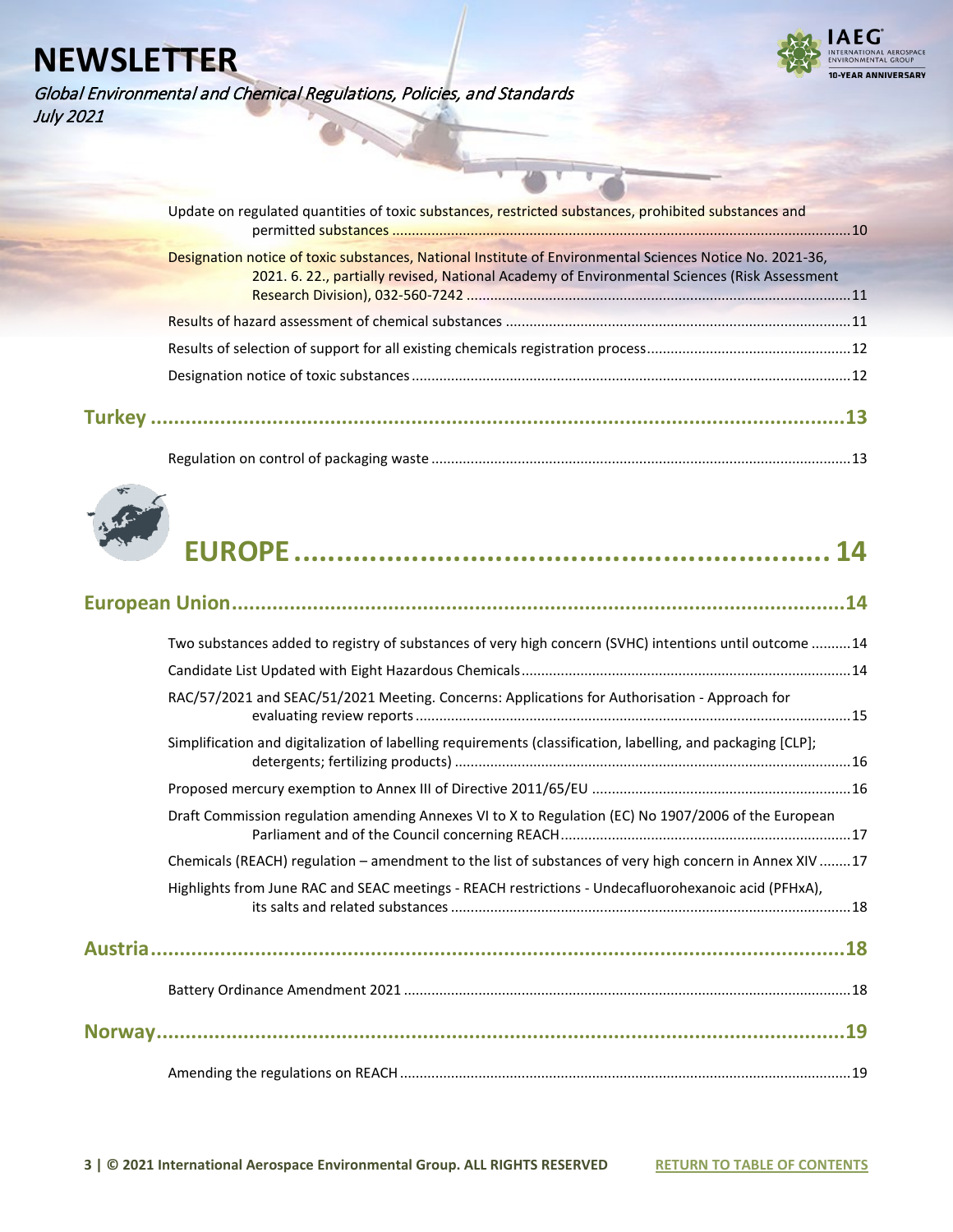Global Environmental and Chemical Regulations, Policies, and Standards July 2021



| Annexes 2 and 3 of the Ordinance on Protection against Dangerous Substances and Preparations |  |
|----------------------------------------------------------------------------------------------|--|
|                                                                                              |  |



## **[NORTH AMERICA.................................................](#page-19-0) [20](#page-19-0)**

| Order adding a toxic substance to Schedule 1 to the Canadian Environmental Protection Act, 199921          |  |
|------------------------------------------------------------------------------------------------------------|--|
|                                                                                                            |  |
|                                                                                                            |  |
| Per- and polyfluoroalkyl substances (PFAS) low volume exemption stewardship program22                      |  |
|                                                                                                            |  |
| Health and safety data reporting; addition of 20 high-priority substances and 30 organohalogen flame       |  |
| Development of tiered data reporting to inform TSCA prioritization, risk evaluation, and risk management23 |  |
| Reporting and recordkeeping requirements for per- and polyfluoroalkyl substances (PFAS)24                  |  |



|--|--|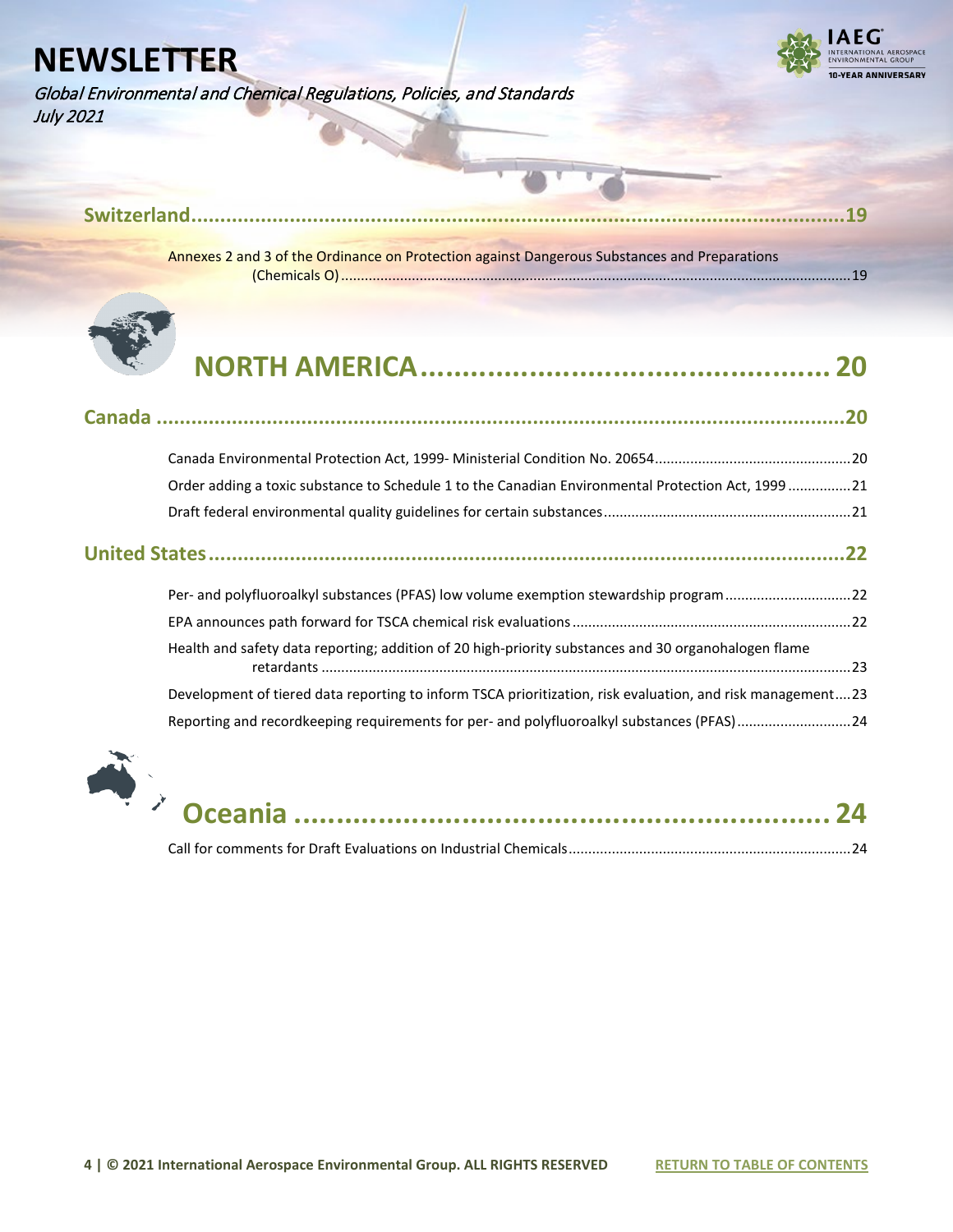Global Environmental and Chemical Regulations, Policies, and Standards July 2021



<span id="page-4-0"></span>

## <span id="page-4-1"></span>**China**

<span id="page-4-2"></span>Announcement No. 27 of 2021 on supplementing the "Inventory of Existing Chemical Substances in China"

Legal Status: In Force

On 8 July 2021, China's Ministry of Ecology and Environment released a list of substances to be added the Inventory of Existing Chemical Substances in China. This is the inventory of chemical substances that are produced or imported into China. Substances on this list do not need to be registered as new substances in China. If the substance is not included in the inventory, China New Chemical Substance Notification shall be required.

The following substances are added to the list:

- **»** carbon oxysulfide; carbon oxide sulfide; carbonyl sulfide; carbonyl sulphide COS; (CAS # 463-58-1)
- **»** cesium hydroxide; cesium hydroxide; anhydrous cesium hydroxide; caesium hydroxide; CsOH; (CAS# 21351-79-1)
- **»** N -(3 -dodecyloxy -2- hydroxypropyl ) triethylamine chloride; N-(3-dodecyloxy-2-hydroxypropyl) triethylammonium chloride; trialkylamine chloride; tri-alkyl ammonium chloride; C21H46NO2 ·Cl; (CAS # 32818-34-1)
- **»** 1,8 -naphthalene lactimide; 1,8-naphthostyril; C11H7NO; (CAS # 130-00-7)
- **»** 2 -azabicyclo [2.2.1] hept -5- en- 3 -one; 2-azabicyclo[2.2.1]hept-5-en-3-one; azabicyclo; vince lactam; C6H7NO; (CAS # 49805-30-3)
- **»** 2, 2 , 3 , 3 -tetramethylcyclopropane carboxylic acid; 2,2,3,3-tetramethyl cyclopropanecarboxylic acid; fenproic acid; C8H14O2; (CAS # 15641-58-4)
- **»** 10- methoxy -4 H benzo [4,5] cyclohepta [1,2- B ] thiophen -4- -one; 4 H -benzo[4,5]cyclohepta[1,2- b ]thiophen-4-one, 10-methoxy-; 10-methoxy-4 H -benzo[4,5]
- **»** cyclohepta[1,2- b ]thiophen-4-one; C14H10O2S; (CAS # 59743-84-9)
- **»** 2,6- dichloroquinoxaline; 2,6-dichloroquinoxaline; C8H4Cl2N2; (CAS # 18671-97-1)

There are no non-compliance provisions for this announcement.

#### More information can be found at:

[https://www.iaeg.com/elements/pdf/CHN\\_Amendment\\_to\\_Inventory\\_of\\_Existing\\_Chemical\\_Substances\\_in\\_China\\_english](https://www.iaeg.com/elements/pdf/CHN_Amendment_to_Inventory_of_Existing_Chemical_Substances_in_China_english.pdf) [.pdf](https://www.iaeg.com/elements/pdf/CHN_Amendment_to_Inventory_of_Existing_Chemical_Substances_in_China_english.pdf)

### <span id="page-4-3"></span>China officially accepts the "Kigali Amendment to the Montreal Protocol on Substances that Deplete the Ozone Layer"

#### Legal Status: Published

On 21 June 2021, the Ministry of Ecology and Environment announced that China will formally adopt the "Kigali Amendment to the Montreal Protocol on Substances that Deplete the Ozone Layer" on 15 September 2021. Used as refrigerants, solvents, fire suppressants, foam blowing agents, aerosols and propellants, there are currently 18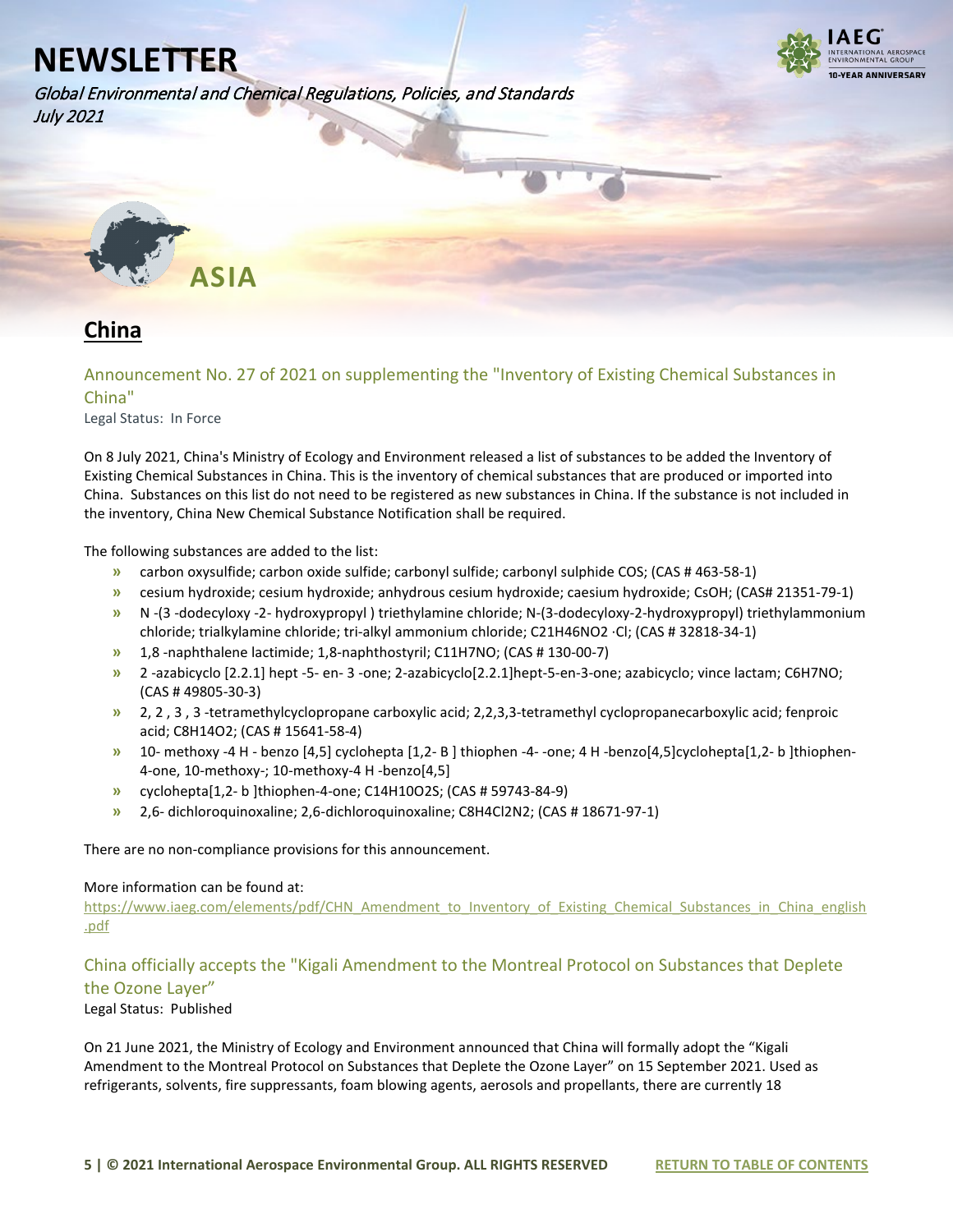

Global Environmental and Chemical Regulations, Policies, and Standards July 2021

hydrofluorocarbons (HFCs) listed under the Amendment. China, as a Group 1 developing country, is set to follow an HFC phase-out schedule:

- **»** 2024 freeze baseline consumption to average annual levels from 2011–2013
- **»** 2029 reduce to 90% or less of baseline consumption
- **»** 2035 reduce to 70% or less of baseline consumption
- **»** 2040 reduce to 50% or less of baseline consumption
- **»** 2045 reduce to 20% or less of baseline consumption

In addition, China will establish a licensing system for the export and import of HFCs. This aims to prohibit unlicensed parties from trading in the substances.

More information can be found at (in Chinese): [http://mee.gov.cn/ywdt/hjywnews/202106/t20210621\\_841062.shtml](http://mee.gov.cn/ywdt/hjywnews/202106/t20210621_841062.shtml)

<span id="page-5-0"></span>Notice on publicly soliciting opinions on the National Ecological Environment Standard "Pollution Discharge Permit Application and Issuance of Technical Specifications for Industrial Solid Waste (Trial)" Legal Status: Draft amendment

In order to implement the "Law of the People's Republic of China on the Prevention and Control of Environmental Pollution by Solid Wastes " and " Regulations on the Management of Pollution Discharge Permits ", the Chinese Ministry of Ecology and Environment solicited opinions on the National Standard for Pollution Discharge Permit Application and Issuance of Technical Specifications for Industrial Solid Waste. The goal is to improve the technical support system for permits and standardize the application process for permits related to industrial solid waste.

All interested parties could provide comments by 22 July 2021.

More information can be found at (in Chinese):

[http://www.mee.gov.cn/xxgk2018/xxgk/xxgk06/202106/t20210624\\_841662.html](http://www.mee.gov.cn/xxgk2018/xxgk/xxgk06/202106/t20210624_841662.html)

### <span id="page-5-1"></span>**Japan**

#### <span id="page-5-2"></span>Japan aligns to the restrictions set out by Stockholm Convention on persistent organic pollutants Legal Status: Published

Japan has published a notice banning the export of perfluorooctanoic acid (PFOA), its salts and products containing them, and 2,2,2-trichloro-1-(2-chlorophenyl)-1-(4-chlorophenyl)ethanol, also known as o,p'-dicofol (or dicofol). Companies will be required to obtain permission from the Ministry of Trade, Economy, and Industry to export the persistent organic pollutants (POPs) and products containing them under the country's Export Control Ordinance. This announcement aligns to the country's approach with the global restrictions set out in the Stockholm Convention on POPs. PFOA (and its salts) and dicofol were added to Annex A of the Stockholm Convention as part of the 2019 amendment.

More information can be found at: [https://www.iaeg.com/elements/pdf/JPN\\_PFOA\\_and\\_Dicofol\\_ratification.pdf](https://www.iaeg.com/elements/pdf/JPN_PFOA_and_Dicofol_ratification.pdf)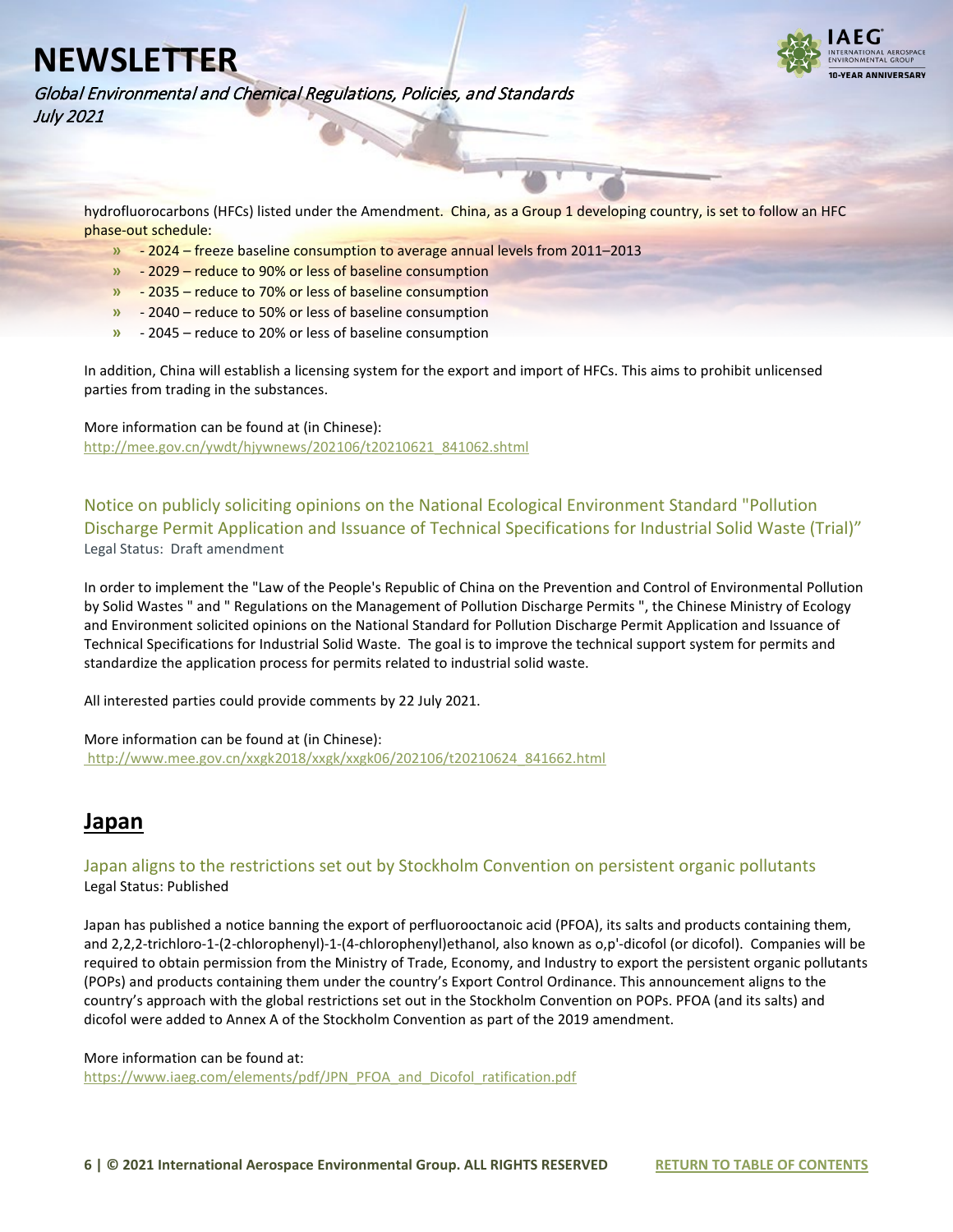Global Environmental and Chemical Regulations, Policies, and Standards July 2021



<span id="page-6-0"></span>Public comments on the revision of some of the items to be displayed regarding measures to prevent environmental pollution by specific chemical substances Legal Status: Draft amendment

The Japanese Ministry of Environment solicited opinions on a proposal to revise some of the items to be displayed regarding measures to prevent environmental pollution by specific chemical substances. The proposal expands the definition of pollutant from just perfluorooctanesulfonic acid (PFOS) and its salts to also include perfluorooctanoic acid (PFOA) and its salts.

Interested parties could submit comments by 6 August 2021.

More information can be found at (in Japanese): <https://public-comment.e-gov.go.jp/servlet/Public?CLASSNAME=PCMMSTDETAIL&id=195210017&Mode=0>

<span id="page-6-1"></span>Part of the Ministerial Ordinance that stipulates technical standards for fire extinguishers, fire extinguishing agents for fire extinguishers, and foam fire extinguishing agents that use PFOS or its salt Legal Status: Draft amendment

The Japanese Ministry of the Environment solicited opinions on the Ministerial Ordinance that stipulates technical standards for fire extinguishers that use perfluorooctanesulfonic acid (PFOS), which is a Class 1 Specified Chemical Substance. The proposal expands the scope of the technical standards to include fire extinguishers that use perfluorooctanoic acid (PFOA) and its salt in addition to PFOS and its salts.

Interested parties could submit comments by 6 August 2021.

More information can be found at (in Japanese): <https://public-comment.e-gov.go.jp/servlet/Public?CLASSNAME=PCMMSTDETAIL&id=195210016&Mode=0>

### <span id="page-6-2"></span>**Russia**

<span id="page-6-3"></span>On amending the federal law "On Environmental Protection" and Article 11 of the federal law "On Environmental Expertise" Legal Status: Adopted

The Russian Federal Environmental Protection Act of 2002 (Act) has been amended. The amendments to Article 80.1 and 80.2 of the Act include:

- **»** provisions of identifying objects of accumulated harm to the environment
- **»** the survey and evaluation of facilities for assessment of accumulated harm to environment
- **»** the records and categorization of the objects of accumulated harm
- **»** the state registry of the objects of accumulated harm
- **»** the order of work to eliminate the accumulated harm
- **»** the reliability of the estimated cost

There are no non-compliance provisions associated with this Act.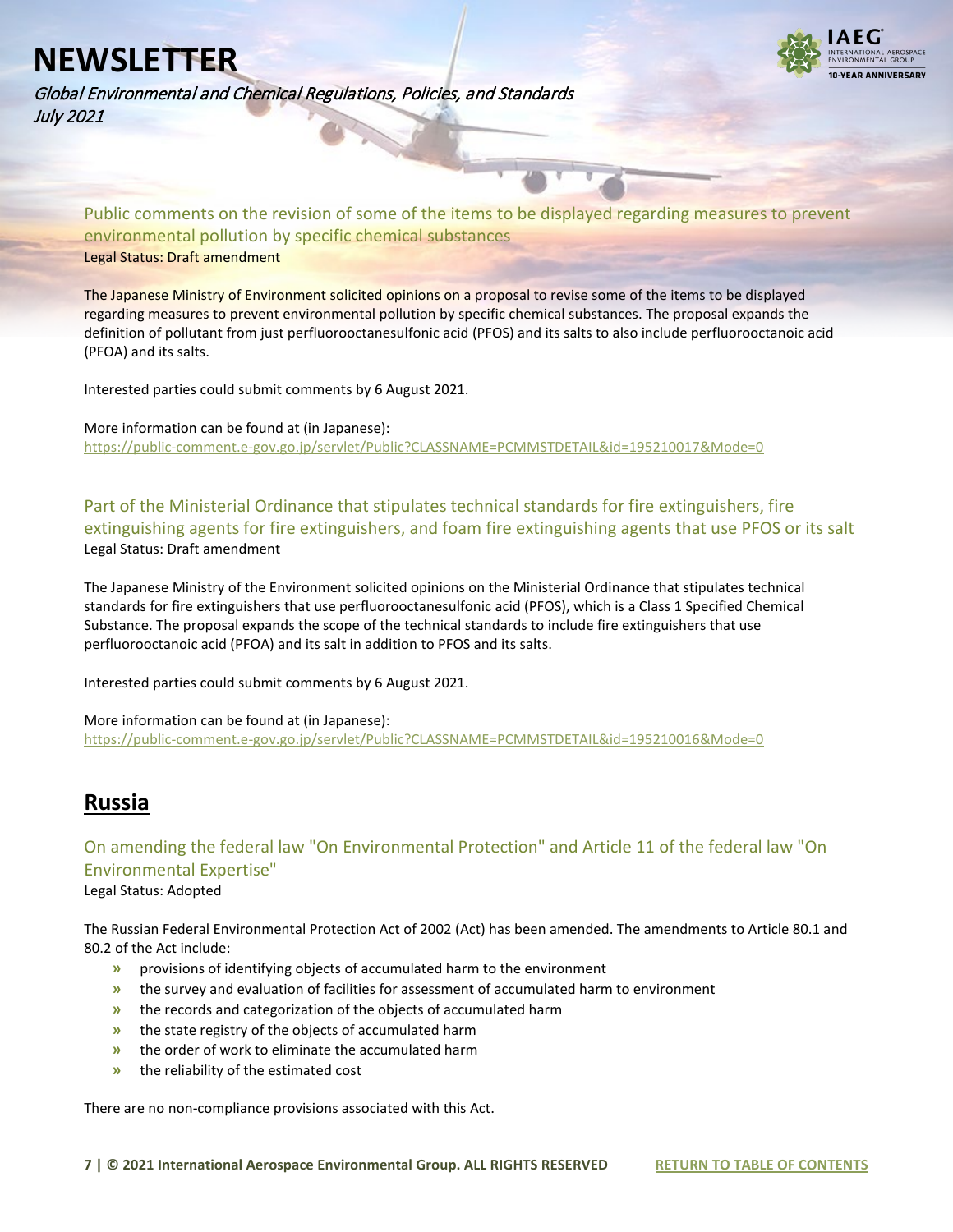Global Environmental and Chemical Regulations, Policies, and Standards July 2021



Furthermore, Article 11 of the Environmental Examination Law was amended. The changes were made to a supplement paragraph (7.11) that explains a project to eliminate accumulated environmental damage.

More information can be found at (in Russian): <https://regulation.gov.ru/projects#npa=117237>

## <span id="page-7-0"></span>**Saudi Arabia**

### <span id="page-7-1"></span>Technical regulations for limiting hazardous substances in electrical and electronic equipment Legal Status: Published

The Saudi Standard, Metrology and Quality Organization' Board of Directors approved a technical regulation for limiting hazardous substances in electrical and electronic equipment (EEE) and their spare parts.

The following EEE categories are in scope for products placed on the Saudi Arabia's market:

- **»** household appliances
- **»** information and communications equipment
- **»** lighting equipment
- **»** electrical and electronic tools and equipment
- **»** games, entertainment, and sports equipment
- **»** monitoring and control tools

The following substances are restricted in EEE to the amounts noted below:

- **»** cadmium (0.01 % weight by weight [w/w])
- **»** lead (0.1 % w/w)
- **»** mercury (0.1 % w/w)
- **»** hexavalent chromium (0.1 % w/w)
- **»** polybrominated biphenyls (PBB) (0.1 % w/w)
- **»** polybrominated diphenyl ethers (PBDE) (0.1 % w/w)

The following categories are exempt from this regulation:

- **»** medical equipment
- **»** weapons and military equipment
- **»** equipment to be sent into space
- **»** extensive industrial stationary tools
- **»** extensive stationary equipment

Suppliers must obtain a certificate of conformity in accordance with ISO/IEC 17067 from an accepted body for their product in addition to providing a risk assessment document, and any necessary warnings/cautions and manuals for safe use of the EEE placed on the Saudi Kingdom market.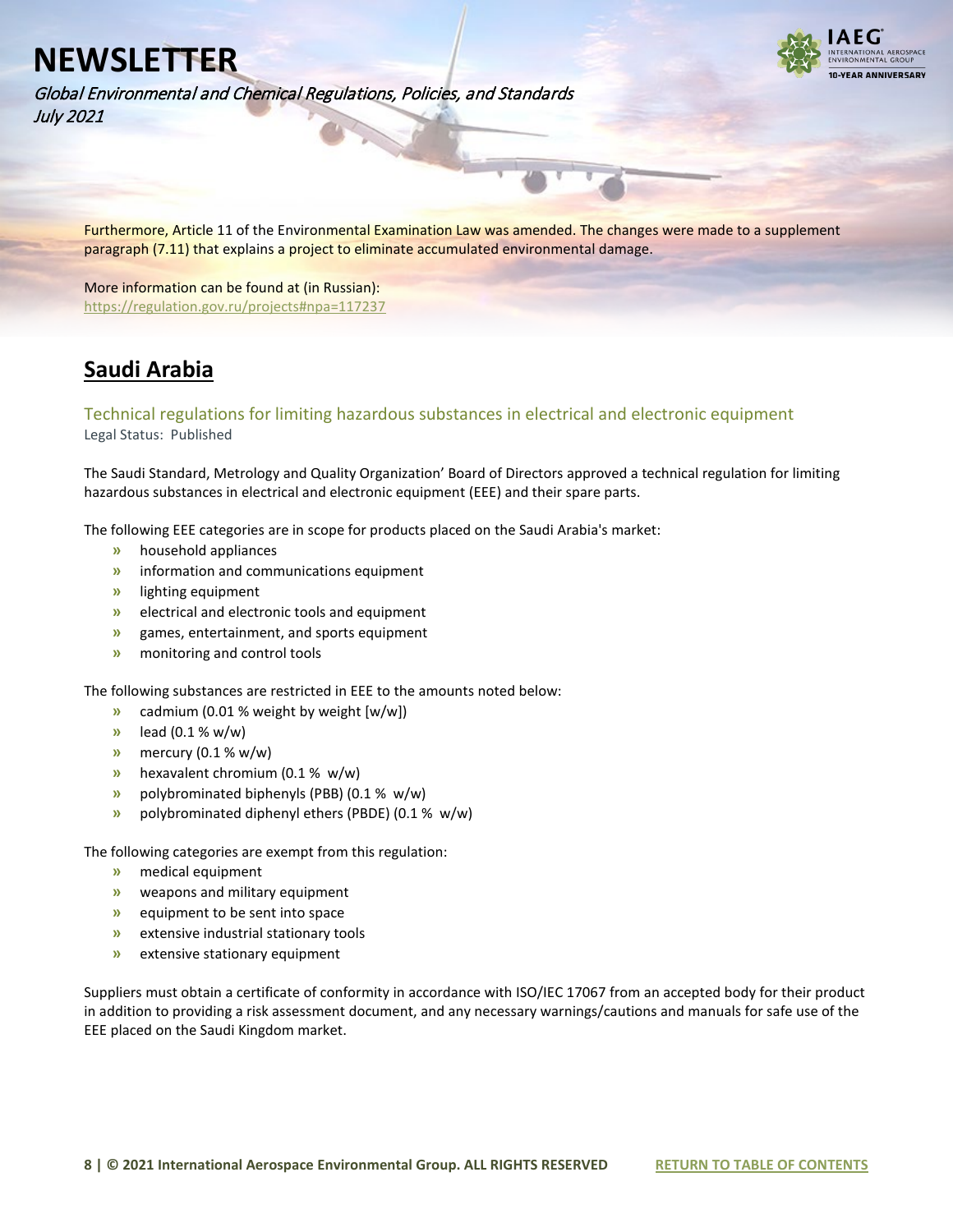

Global Environmental and Chemical Regulations, Policies, and Standards July 2021

The transitional period is 180 days for the suppliers to correct their situation in accordance with the new provisions and 365 days to trade in the products that do not meet the requirements. Penalties for non-compliance include removal of the product from the market, fines and/or imprisonment.

#### More information can be found at:

[https://www.iaeg.com/elements/pdf/SAU\\_Technical\\_Regulations\\_for\\_Limiting\\_Hazardous\\_Substances\\_in\\_EEE\\_english.pdf](https://www.iaeg.com/elements/pdf/SAU_Technical_Regulations_for_Limiting_Hazardous_Substances_in_EEE_english.pdf)

### <span id="page-8-0"></span>Technical regulation for glue and adhesive materials

Legal Status: Draft amendment

Saudi Arabia published a draft technical regulation for glue and adhesive materials which aims to set the basic requirements for the adhesive and glue substances covered in this regulation. This regulation applies to all products of adhesives and glue, in an any physical form, used for the purpose of adhesion. The following uses are out of scope:

- **»** the use of glue and adhesives for construction purposes which are regulated under other technical standards
- **»** adhesive materials used for medical and food purposes under the management of the General Authority for Drugs and Food

Suppliers must complete the declaration of conformity form found in Annex 5 of the regulation. Under the regulation, suppliers in the Saudi Arabia's markets must provide the following information before placing the product on the market:

- **»** ingredients
- **»** current and expected risks
- **»** first aid methods
- **»** methods of handling and storage
- **»** methods for disposal

The regulation also contains packaging requirements for the products. Penalties for non-compliance include removal of the product from the market.

More information can be found at (in Arabic): [https://www.iaeg.com/elements/pdf/SAU\\_Technical\\_Regulation\\_for\\_Adhesives\\_and\\_Glue.pdf](https://www.iaeg.com/elements/pdf/SAU_Technical_Regulation_for_Adhesives_and_Glue.pdf)

## <span id="page-8-1"></span>**South Korea**

### <span id="page-8-2"></span>Labelling method for containers and packaging of chemical substances

Legal Status: In effect

The South Korea Ministry of Environment published a notice for the Labeling Method for Containers and Packaging of Chemical Substances. This notice aims to unify the labelling requirements for containers or packaging of chemical substances stipulated in the Chemicals Control Act and Dangerous Substances Safety Control Act, respectively. The Chemicals Control Act protects all citizens from the potential harm caused by the chemical substances by providing guidance for managing chemical substances safely. The Dangerous Substances Safety Control Act contains provisions for storage, handling, and transport of dangerous substances.

The chemical substances subject to labeling in accordance with this notice are: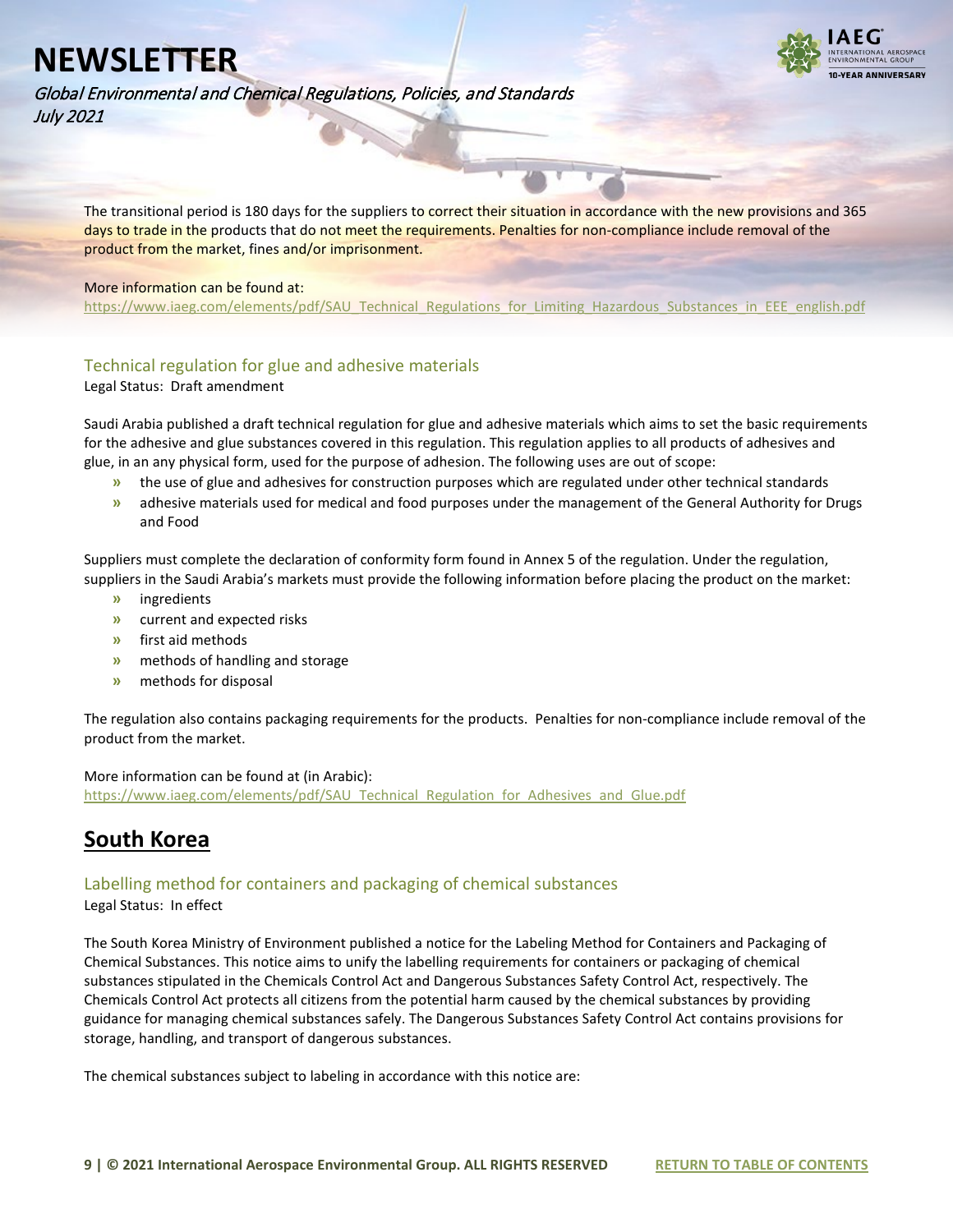



Global Environmental and Chemical Regulations, Policies, and Standards July 2021

- **»** hazardous chemical substances as classified by the Chemicals Control Act (means toxic substances, permitted substances, restricted, or prohibited substances, accident preparation substances, and other chemical substances that are harmful or risky)
- **»** dangerous goods under the Dangerous Substances Safety Control Act (means goods prescribed by Presidential Decree as having flammable or ignitable properties)

The regulation contains provisions for labelling matters with details provided in Annex 1. The pictograms, hazard phrases, and precautionary statements in Annex 1 are the same pictograms, hazard phrases, and precautionary statements provided in the Chemicals Control Act.

Facilities and individuals in South Korea must ensure the labeling requirements for containers and packaging of chemical substances are complied with by 9 January 2022. Penalties for non-compliance include fines and/or imprisonment.

#### More information can be found at:

[https://www.iaeg.com/elements/pdf/KOR\\_Labeling\\_Method\\_for\\_Containers\\_of\\_Chemical\\_Substances\\_english.pdf](https://www.iaeg.com/elements/pdf/KOR_Labeling_Method_for_Containers_of_Chemical_Substances_english.pdf)

#### <span id="page-9-0"></span>Regulations on classification and labelling of chemical substances

Legal Status: In effect

The South Korea Ministry of Environment published an update to Annex 4 of the Regulations on Classification and Labeling of Chemical Substances. This regulation gives detailed information regarding the classification and labelling of chemicals for the implementation of GHS by suppliers in South Korea. Annex 4 contains the List of Classification and Indications for hazardous substances. The update includes a list of substances and the revised classification parameters such as hazard statement, signal words, GHS pictograms, and M-factors.

The list of substances can be found at the link provided along with the full Regulation on Classification and Labeling of Chemical Substances (additional hyperlink).

Penalties for non-compliance include fines and/or imprisonment.

#### More information can be found at:

[https://www.iaeg.com/elements/pdf/KOR\\_Amendment\\_to\\_Classification\\_and\\_Labeling\\_of\\_Chemical\\_Substances\\_english.](https://www.iaeg.com/elements/pdf/KOR_Amendment_to_Classification_and_Labeling_of_Chemical_Substances_english.pdf) [pdf](https://www.iaeg.com/elements/pdf/KOR_Amendment_to_Classification_and_Labeling_of_Chemical_Substances_english.pdf)

### <span id="page-9-1"></span>Update on regulated quantities of toxic substances, restricted substances, prohibited substances and permitted substances

Legal Status: Published

The South Korean Ministry of Environment has updated the regulations on regulated quantities of toxic substances, restricted substances, prohibited substances and permitted substances. This regulation is made in accordance with the Enforcement Regulations of the Chemical Control Act. The update includes the addition of 51 new substances that are now classified as toxic substances (Appendix 1), and their upper and lower prescribed quantities. Facilities and individuals using any of the newly designated toxic substances must comply with the transitional measures such as import declaration, a chemical accident prevention management plan, and a hazardous chemical business license if needed.

The update also states the review deadline as of the end of every 3 years starting on July 1, 2021, by the Minister of Environment for review of any improvement measures. Penalties for non-compliance include fines and/or imprisonment.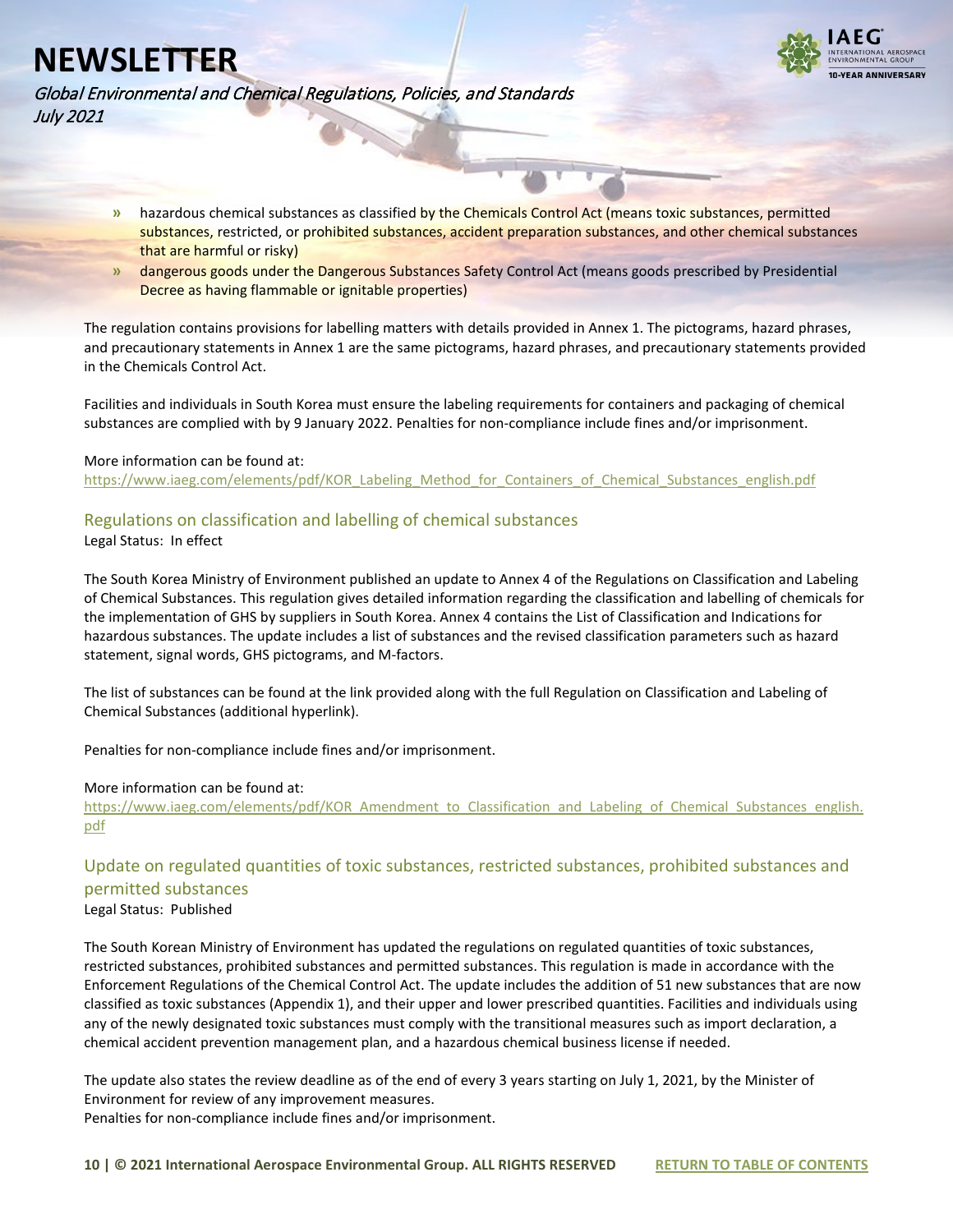Global Environmental and Chemical Regulations, Policies, and Standards July 2021



More information can be found at (in Korean): <https://www.law.go.kr/LSW/admRulLsInfoP.do?chrClsCd=&admRulSeq=2100000202607#AJAX>

<span id="page-10-0"></span>Designation notice of toxic substances, National Institute of Environmental Sciences Notice No. 2021- 36, 2021. 6. 22., partially revised, National Academy of Environmental Sciences (Risk Assessment Research Division), 032-560-7242

Legal Status: Published

On June 22, 2021, South Korea's National Institute of Environmental Research (NIER) published the Notice on Designation of Toxic Substances (Notice). Following provisions of the Registration and Evaluation of Chemical Substances Act, the Notice revised several substances. It specified 19 new chemical substances that meet the criteria for designation and are added to the Toxic Chemicals Substances List. Refer to the attachment for the list of revised and newly designated toxic substances.

Manufacturers and importers of newly designated toxic substances must register, mark, label, and file an import declaration of toxic substances in accordance with the Act and implement handling standards for hazardous chemicals, established by the Enforcement Rules of Chemicals Control Act, by 1 January 2022.

By 1 July 2023, companies that manufacture, sell, store, transport, use or handle newly designated hazardous chemicals must obtain a hazardous chemical business license. Also, companies that install or operate hazardous chemicals handling facilities must prepare and submit a chemical accident prevention management plan.

In accordance with the enforcement of the Notice, companies handling newly designated hazardous chemicals must comply with the standards for installation and management of hazardous chemical handling facilities, described in the Enforcement Rules of the Chemicals Control Act, by 1 July 2025.

Penalties for non-compliance include fines and/or imprisonment.

More information can be found at (in Korean): <https://www.law.go.kr/LSW/admRulLsInfoP.do?admRulSeq=2100000202158>

### <span id="page-10-1"></span>Results of hazard assessment of chemical substances

Legal Status: In force

The National Academy of Environmental Sciences, Risk Assessment research division conducted a hazard examination for some chemicals that have been tested for hazard in accordance with Article 21 (Publication of Result) of the Act on Registration and Evaluation, etc. of Chemical Substances (K-REACH) and Article 28 of the Enforcement Regulations of the same Act. The information included is the name of the chemical substance, its hazard, and whether or not it is a toxic substance. The results of the hazard examination for chemical substances that have completed the hazard examination can be found in the hazard assessment results link.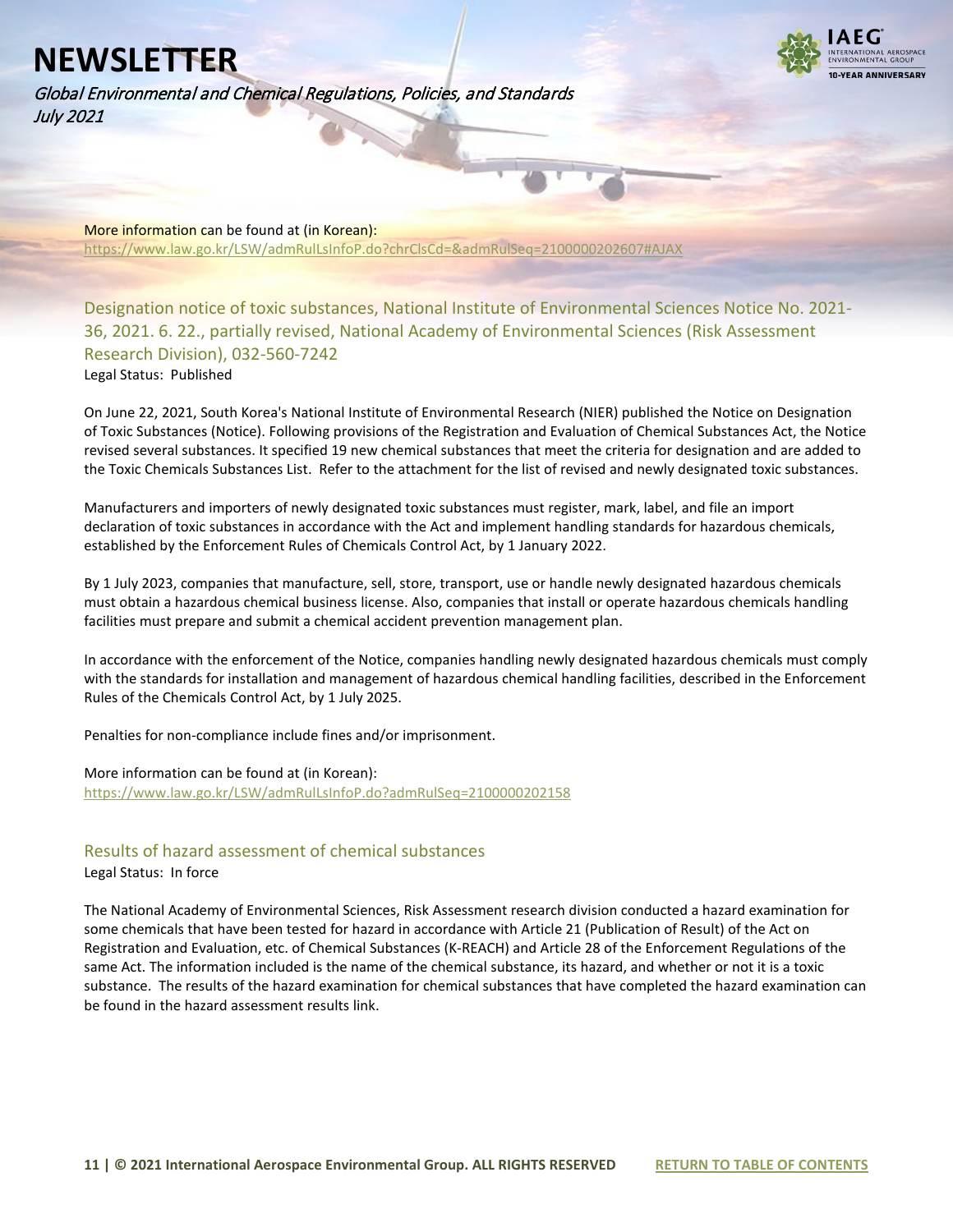Global Environmental and Chemical Regulations, Policies, and Standards July 2021



More information can be found at: *Original source for notice* [https://www.iaeg.com/elements/pdf/KOR\\_Hazard\\_Assessment\\_Notice.pdf](https://www.iaeg.com/elements/pdf/KOR_Hazard_Assessment_Notice.pdf) *Translated* [https://www.iaeg.com/elements/pdf/KOR\\_Hazard\\_Assessment\\_Notice\\_English.pdf](https://www.iaeg.com/elements/pdf/KOR_Hazard_Assessment_Notice_English.pdf) *Original source for hazard assessment results* [https://www.iaeg.com/elements/pdf/KOR\\_Hazard\\_Assessment\\_Results.xlsx](https://www.iaeg.com/elements/pdf/KOR_Hazard_Assessment_Results.xlsx) *Translated* [https://www.iaeg.com/elements/pdf/KOR\\_Hazard\\_Assessment\\_Results\\_english.xlsx](https://www.iaeg.com/elements/pdf/KOR_Hazard_Assessment_Results_english.xlsx)

### <span id="page-11-0"></span>Results of selection of support for all existing chemicals registration process

Legal Status: Published

The South Korea Ministry of Environment has published a list of 120 substances that will be supported through the K-REACH registration process. The substances were selected due to their importance to national industries that small and mediumsized enterprises (SMEs) focus on, and to their use in consumer products, meaning they require early acquisition of hazard information. The support will include:

- **»** registration consulting
- **»** hazard test data production
- **»** support to write an exposure scenario
- **»** support for the cost of co-registration of existing chemicals

The substances selected are manufactured or imported in South Korea in annual volumes of between 1 and 1,000 tonnes and must be registered between 2024 and 2030. The government's registration support program is designed to encourage registration by the end of 2022.

More information can be found at (in Korean):

[https://www.iaeg.com/elements/pdf/KOR\\_Substances\\_selected\\_for\\_registration\\_support.pdf](https://www.iaeg.com/elements/pdf/KOR_Substances_selected_for_registration_support.pdf)

### <span id="page-11-1"></span>Designation notice of toxic substances

Legal Status: Published

South Korea has amended the National Institute of Environmental Sciences' Notice "Designation of Toxic Substances" (Notice No. 2021-17, February 22, 2021) (the Notice). The purpose of this notice is to designate hazardous chemical substances as toxic substances in accordance with Article 3 of the Chemical Substances Control Act and Article 2 of the Enforcement Decree of the same Act. Substances included in the Notice's table are categorized as Toxic substances, and mixtures composed only of toxic substances present in the table are also considered toxic substances.

The amendments are as follows:

- **»** Entries "97-1-9", "97-1-134", "97-1-250", "97-1-281", "97-1-297", "97-1-299", "97-1-309", "97-1-416", "97-1-423", "97-1-457", "97-1-466", "2002-1-529" and "2017-1-762" have been amended as shown in the Annex to the amendment
- **»** Entries "2021-1-1038" to "2021-1-1056" have been added to the list of Toxic substances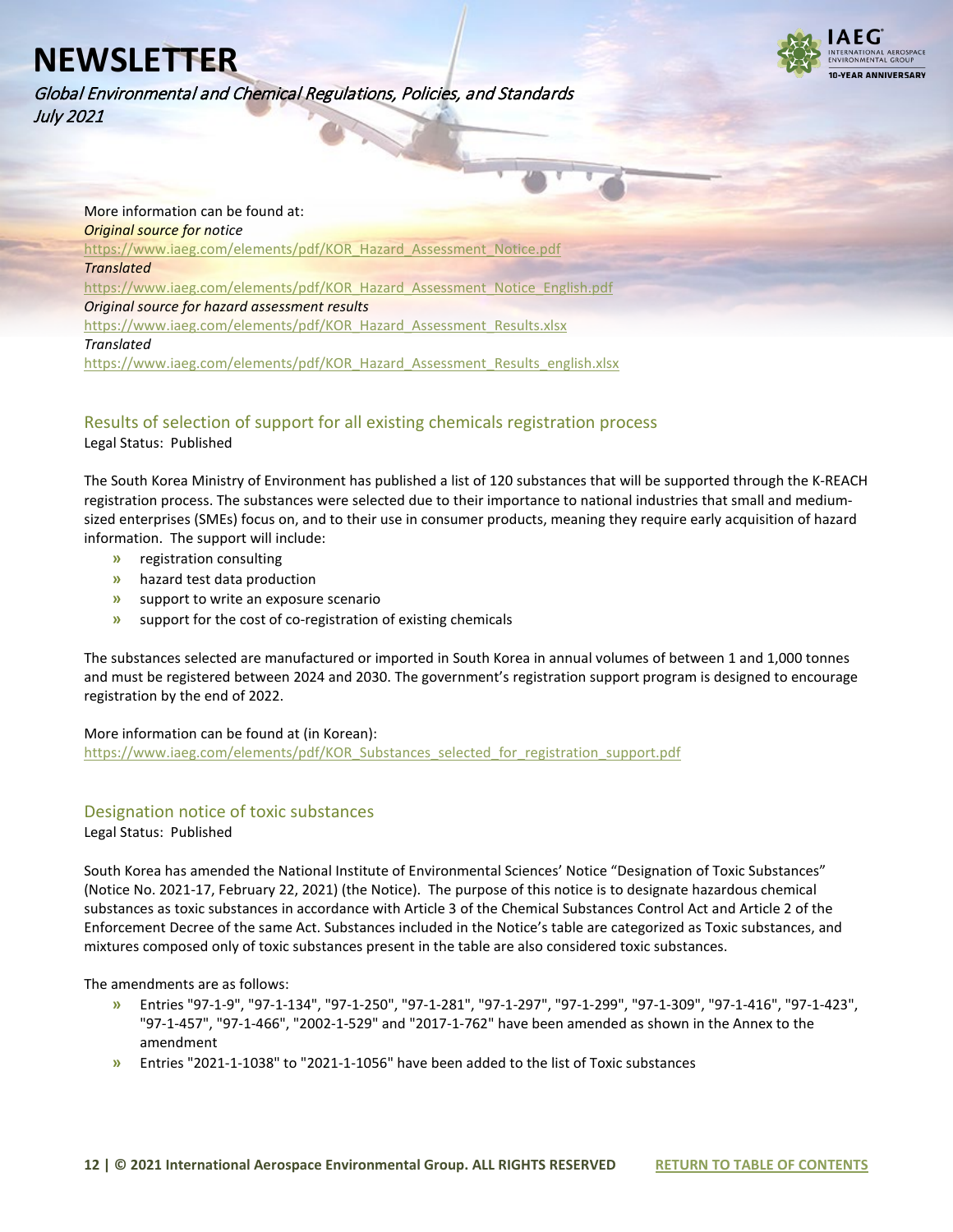Global Environmental and Chemical Regulations, Policies, and Standards July 2021



Transitional measures:

- **»** Confirmation of chemical substances for the newly added toxic substances, in accordance with Article 9 of the Chemical Substances Control Act, must be made by 1 January 2022
- **»** Labelling changes, in accordance with Article 16 of the Enforcement Decree of the Chemical Substances Control Act, must be made by 1 January 2022
- **»** New import notifications of toxic substances, in accordance with Article 20 of the Enforcement Decree of the Chemical Substances Control Act, must be filed by 1 January 2022
- **»** New chemical accident prevention management plans, in accordance with Article 28 of the Enforcement Decree of the Chemical Substances Control Act, must be filed by 1 July, 2023
- **»** Hazardous chemical business licenses, in accordance with Article 28 of the Enforcement Decree of the Chemical Substances Control Act, must be obtained by 1 July 2023
- **»** The handling of the newly added toxic substances must comply with the standards of Annex 1 of the Enforcement Rules of the Chemical Substances Control Act and the standards of Annex 5 of the Enforcement Rules of the Corolla Act by 1 July 2025

There are no non-compliance provisions specified.

More information can be found at: *Amendment text (in Korean)* [https://www.iaeg.com/elements/pdf/KOR\\_Notice\\_Amendment\\_toxic\\_substances.pdf](https://www.iaeg.com/elements/pdf/KOR_Notice_Amendment_toxic_substances.pdf) *Amendment text (in English)* [https://www.iaeg.com/elements/pdf/KOR\\_Notice\\_Amendment\\_toxic\\_substances\\_english.pdf](https://www.iaeg.com/elements/pdf/KOR_Notice_Amendment_toxic_substances_english.pdf) *Annex text (in Korean)* [https://www.iaeg.com/elements/pdf/KOR\\_Notice\\_Amendment\\_toxic\\_substances\\_Annex.pdf](https://www.iaeg.com/elements/pdf/KOR_Notice_Amendment_toxic_substances_Annex.pdf) *Annex text (in English)* [https://www.iaeg.com/elements/pdf/KOR\\_Notice\\_Amendment\\_toxic\\_substances\\_Annex\\_english.pdf](https://www.iaeg.com/elements/pdf/KOR_Notice_Amendment_toxic_substances_Annex_english.pdf)

## <span id="page-12-0"></span>**Turkey**

## <span id="page-12-1"></span>Regulation on control of packaging waste

Legal Status: Published

The Turkish Ministry of Environment and Urbanization has published a new regulation on packaging production and recycling. The new regulation establishes the provisions of production and placing on the market of packaging, deposit management and waste management systems, and recycling/recovery targets. This regulation determines the strategies and policies and administrative, financial, and technical procedures and principles.

More information can be found at (in Turkish): <https://www.resmigazete.gov.tr/eskiler/2021/06/20210626-18.htm>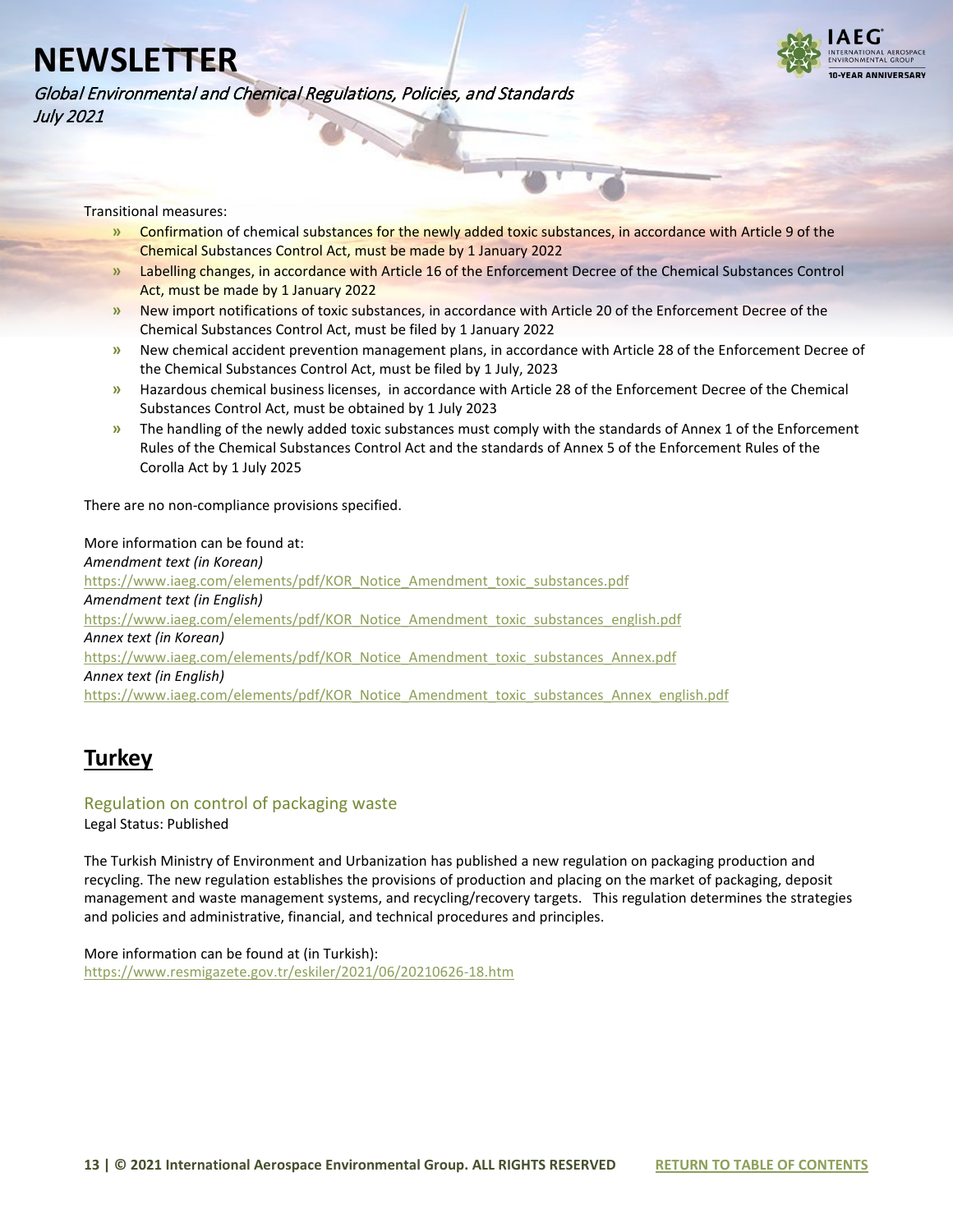Global Environmental and Chemical Regulations, Policies, and Standards July 2021



<span id="page-13-0"></span>

## <span id="page-13-1"></span>**European Union**

<span id="page-13-2"></span>Two substances added to registry of substances of very high concern (SVHC) intentions until outcome Legal Status: Published

The following two substances were added to the registry of intention of substances of very high concern (SVHCs):

- **»** tris(2-methoxyethoxy)vinylsilane | EC # 213-934-0 | CAS # 1067-53-4
- **»** 6,6'-di-tert-butyl-2,2'-methylenedi-p-cresol | EC # 204-327-1 | CAS # 119-47-1

Substances that may have serious and often irreversible effects on human health and the environment can be identified as SVHCs. The registry of SVHC intentions until outcome aims to make interested parties aware of the substances for which an SVHC dossier is planned to be submitted to the European Chemical Agency (ECHA). If a substance is identified as an SVHC, it will be added to the Candidate List for eventual inclusion in the Authorisation List.

Next steps include submission of the dossier to ECHA, followed by multiple cycles of consultation to determine inclusion into the Candidate List.

More information can be found at:

<https://echa.europa.eu/registry-of-svhc-intentions>

### <span id="page-13-3"></span>Candidate List Updated with Eight Hazardous Chemicals

Legal Status: Published

On 8 July 2021 the Candidate List of substances of very high concern (SVHCs) for authorization was updated with 8 new entries bringing the total to 219 entries – some are group entries, so the number of substances is higher. Substances on the Candidate List may have serious effects on our health or the environment.

The 8 entries are noted below (note that the info below present a non-exhaustive list of CAS#):

- **»** 2-(4-tert-butylbenzyl)propionaldehyde and its individual stereoisomers (No EC/CAS available): used in cleaning agents, scented articles, polishes and wax blends
- **»** orthoboric acid, sodium salt (EC # 237-560-2, CAS # 13840-56-7): may be used as solvent and corrosion inhibitor (not registered under REACH)
- **»** 2,2-bis(bromomethyl)propane1,3-diol (BMP) (EC # 221-967-7, CAS # 3296-90-0): used in manufacture of polymer resins and in one component foam (OCPF) application
- **»** 2,2-dimethylpropan-1-ol, tribromo derivative/3-bromo-2,2-bis(bromomethyl)-1-propanol (TBNPA) (EC # 253-057- 0, CAS # 36483-57-5, 1522-92-5): used in polymer production manufacture of plastic products, including compounding and conversion and as an intermediate
- **»** 2,3-dibromo-1-propanol (2,3-DBPA) (EC # 202-480-9, CAS # 96-13-9): registered as an intermediate
- **»** glutaral (EC # 203-856-5, CAS # 111-30-8): used in biocides, leather tanning, x-ray film processing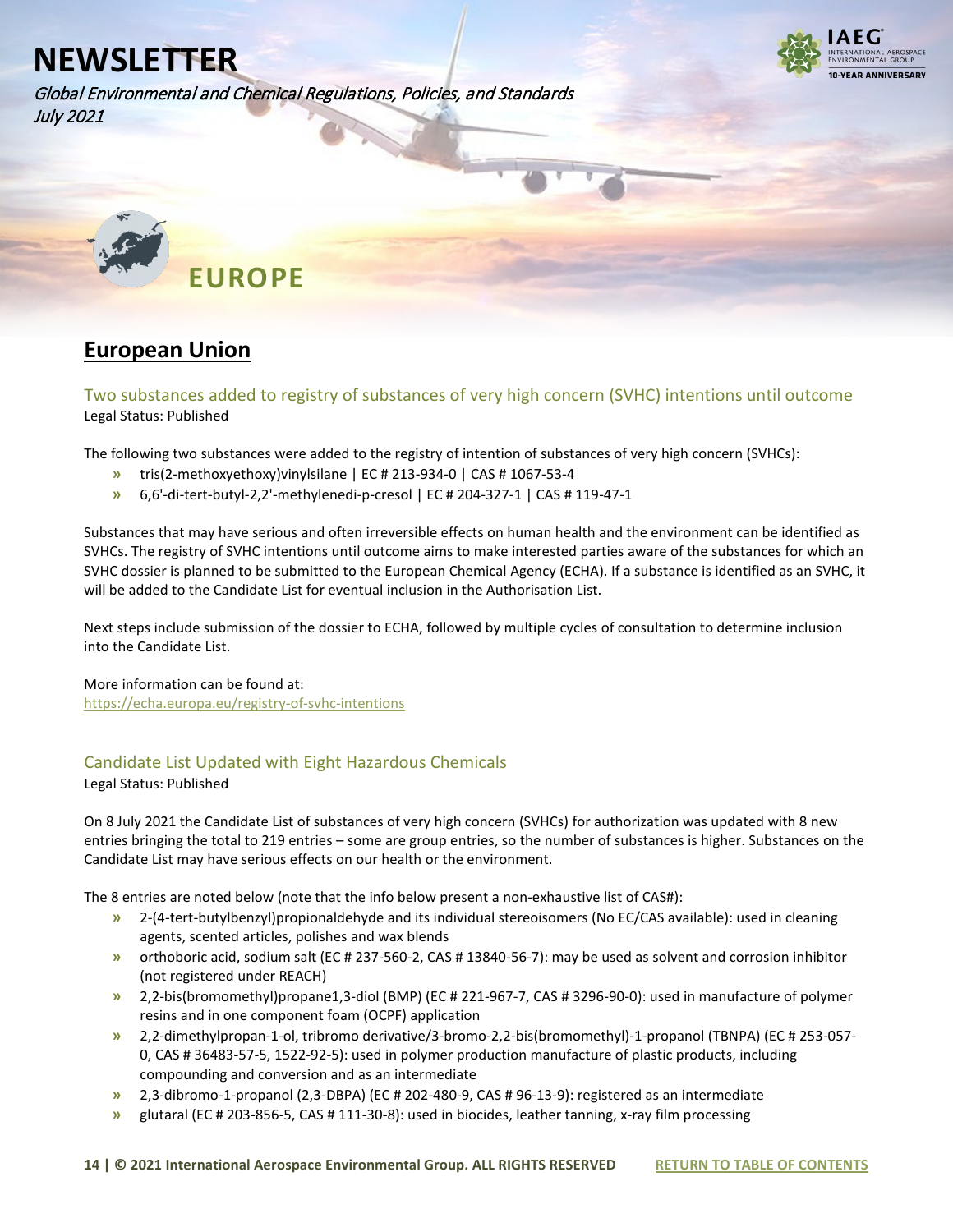

Global Environmental and Chemical Regulations, Policies, and Standards July 2021

- **»** medium-chain chlorinated paraffins (MCCP) (UVCB substances consisting of more than or equal to 80% linear chloroalkanes with carbon chain lengths within the range from C14 to C17) (No EC/CAS available): used as flame retardants, plasticizing additives in plastics, sealants, rubber and textiles
- **»** phenol, alkylation products (mainly in para position) with C12-rich branched alkyl chains from oligomerization, covering any individual isomers and/ or combinations thereof (PDDP): (No EC/CAS available): used in preparation of lubricant additive materials and of fuel system cleaners
- **»** 1,4-dioxane (EC # 204-661-8, CAS # 123-91-1): used as solvent
- **»** 4,4'-(1-methylpropylidene)bisphenol (EC # 201-025-1, CAS # 77-40-7): may be used in manufacture of phenolic and polycarbonate resin (not registered under REACH)

The impact of this update is noted below:

- **»** These substances may be placed on the REACH Authorisation List in the future which would require companies to apply for authorization to continue using them
- **»** Any supplier of articles containing a Candidate List substance above a concentration of 0.1 % weight by weight either on its own, in mixtures or in articles – must provide sufficient information to their customers and consumers to allow safe use
- **»** Importers and producers of articles containing a Candidate List substance have six months from the date of its inclusion in the list (8 July 2021) to notify the European Chemical Agency (ECHA). Suppliers of substances on the Candidate List (supplied either on their own or in mixtures) have to provide their customers with a safety data sheet
- **»** As of 5 January 2021, suppliers of articles on the European Union market containing Candidate List substances in a concentration above 0.1% weight by weight must notify these articles to ECHA's SCIP database. This duty comes from the Waste Framework Directive.

Penalties for non-compliance vary by member state.

#### More information can be found at:

<https://echa.europa.eu/hu/-/candidate-list-updated-with-eight-hazardous-chemicals>

### <span id="page-14-0"></span>RAC/57/2021 and SEAC/51/2021 Meeting. Concerns: Applications for Authorisation - Approach for evaluating review reports Legal Status: Published

The European Chemical Agency (ECHA) committees for Risk Assessment (RAC) and Socio-Economic Analyses (SEAC) held 57th and 51st meetings, respectively, in which they discussed review reports. "Review report of an authorization" outlines to what extent the review process and the elements of the review report are identical to an application for authorization and what would be different or new. The meeting summary describes RAC and SEAC's approaches for assessing review reports to ensure consistency in the committees' evaluations. It outlines issues that should be considered by both RAC and SEAC, as well as specific considerations related to either committee.

The following items are elaborated in the meeting:

- **»** what committees should do if the scope of the use in the review report is broader than the scope of the authorized use
- **»** is the level of scrutiny for review reports the same as for the initial application
- **»** should RAC and SEAC require and expect a more robust set of information in the review report than in the original application for authorization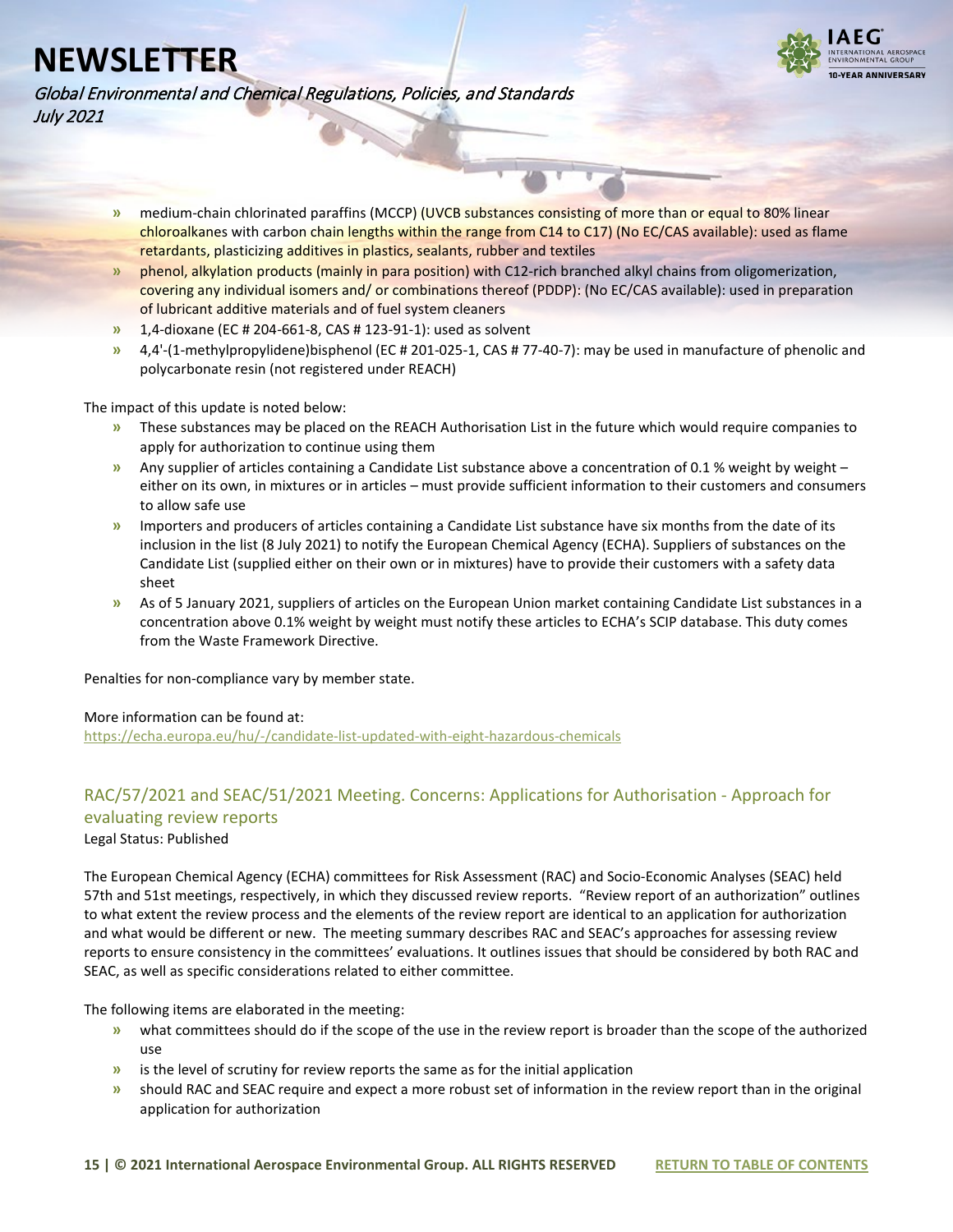

Global Environmental and Chemical Regulations, Policies, and Standards July 2021

- **»** actions to take if the additional conditions, monitoring arrangements or recommendations as per the authorization decision are not fulfilled in the review report
- **»** early review reports treatment
- **»** Committee for Risk Assessment (RAC) evaluation
- **»** Committee for Scio-Economic Analysis (SEAC) evaluation, review period and actions to take in case of substitution activities delays

#### More information can be found at:

[https://echa.europa.eu/documents/10162/13563/committee\\_approach\\_review\\_reports\\_en.pdf/9199c956-09cf-012d-](https://echa.europa.eu/documents/10162/13563/committee_approach_review_reports_en.pdf/9199c956-09cf-012d-983b-661bd13f0a2a?utm_source=echa-weekly&utm_medium=email&utm_campaign=weekly&utm_content=20210630&_cldee=ai5tYXR0aGV3QHlvcmRhc2dyb3VwLmNvbQ%3d%3d&recipientid=lead-6ca6f4e0c0e0e71180fa005056952b31-1e1fadc591fb40249c07060e9fa587c1&esid=7c4f1018-73d9-eb11-812c-005056b9310e)[983b-661bd13f0a2a?utm\\_source=echa](https://echa.europa.eu/documents/10162/13563/committee_approach_review_reports_en.pdf/9199c956-09cf-012d-983b-661bd13f0a2a?utm_source=echa-weekly&utm_medium=email&utm_campaign=weekly&utm_content=20210630&_cldee=ai5tYXR0aGV3QHlvcmRhc2dyb3VwLmNvbQ%3d%3d&recipientid=lead-6ca6f4e0c0e0e71180fa005056952b31-1e1fadc591fb40249c07060e9fa587c1&esid=7c4f1018-73d9-eb11-812c-005056b9310e)[weekly&utm\\_medium=email&utm\\_campaign=weekly&utm\\_content=20210630&\\_cldee=ai5tYXR0aGV3QHlvcmRhc2dyb3V](https://echa.europa.eu/documents/10162/13563/committee_approach_review_reports_en.pdf/9199c956-09cf-012d-983b-661bd13f0a2a?utm_source=echa-weekly&utm_medium=email&utm_campaign=weekly&utm_content=20210630&_cldee=ai5tYXR0aGV3QHlvcmRhc2dyb3VwLmNvbQ%3d%3d&recipientid=lead-6ca6f4e0c0e0e71180fa005056952b31-1e1fadc591fb40249c07060e9fa587c1&esid=7c4f1018-73d9-eb11-812c-005056b9310e) [wLmNvbQ%3d%3d&recipientid=lead-6ca6f4e0c0e0e71180fa005056952b31-](https://echa.europa.eu/documents/10162/13563/committee_approach_review_reports_en.pdf/9199c956-09cf-012d-983b-661bd13f0a2a?utm_source=echa-weekly&utm_medium=email&utm_campaign=weekly&utm_content=20210630&_cldee=ai5tYXR0aGV3QHlvcmRhc2dyb3VwLmNvbQ%3d%3d&recipientid=lead-6ca6f4e0c0e0e71180fa005056952b31-1e1fadc591fb40249c07060e9fa587c1&esid=7c4f1018-73d9-eb11-812c-005056b9310e) [1e1fadc591fb40249c07060e9fa587c1&esid=7c4f1018-73d9-eb11-812c-005056b9310e](https://echa.europa.eu/documents/10162/13563/committee_approach_review_reports_en.pdf/9199c956-09cf-012d-983b-661bd13f0a2a?utm_source=echa-weekly&utm_medium=email&utm_campaign=weekly&utm_content=20210630&_cldee=ai5tYXR0aGV3QHlvcmRhc2dyb3VwLmNvbQ%3d%3d&recipientid=lead-6ca6f4e0c0e0e71180fa005056952b31-1e1fadc591fb40249c07060e9fa587c1&esid=7c4f1018-73d9-eb11-812c-005056b9310e)

### <span id="page-15-0"></span>Simplification and digitalization of labelling requirements (classification, labelling, and packaging [CLP]; detergents; fertilizing products)

Legal Status: Draft amendment

The European Union proposed an action that will consider simplifying labelling requirements for some categories of chemicals and chemical products, and the use of digital labelling. The main objective is to increase the effectiveness of communicating essential information on chemicals, including safety and product use-instructions.

Policy decisions to realize this goal include:

- **»** simplifying information; for example, by removing or adding information (relevant to the classification, labelling, and packaging [CLP] and detergents regulations only)
- **»** changing the way in which specific information is currently provided; for example, from the physical label to digital (relevant to the CLP, detergents, and fertilizing products regulations)

Interested parties can provide comments until 20 September 2021.

#### More information can be found at:

[https://ec.europa.eu/info/law/better-regulation/have-your-say/initiatives/12992-Chemicals-simplification-and](https://ec.europa.eu/info/law/better-regulation/have-your-say/initiatives/12992-Chemicals-simplification-and-digitalisation-of-labelling-requirements_en)[digitalisation-of-labelling-requirements\\_en](https://ec.europa.eu/info/law/better-regulation/have-your-say/initiatives/12992-Chemicals-simplification-and-digitalisation-of-labelling-requirements_en)

### <span id="page-15-1"></span>Proposed mercury exemption to Annex III of Directive 2011/65/EU

Legal Status: Draft amendment

Further changes have been proposed to the Restriction of Hazardous Substances (RoHS) regulation, which restricts the level of certain substances in electronics and electronic equipment. The amendment concerns an exemption for specified applications containing mercury in high pressure sodium lamps with improved color rendering index for general lighting purposes.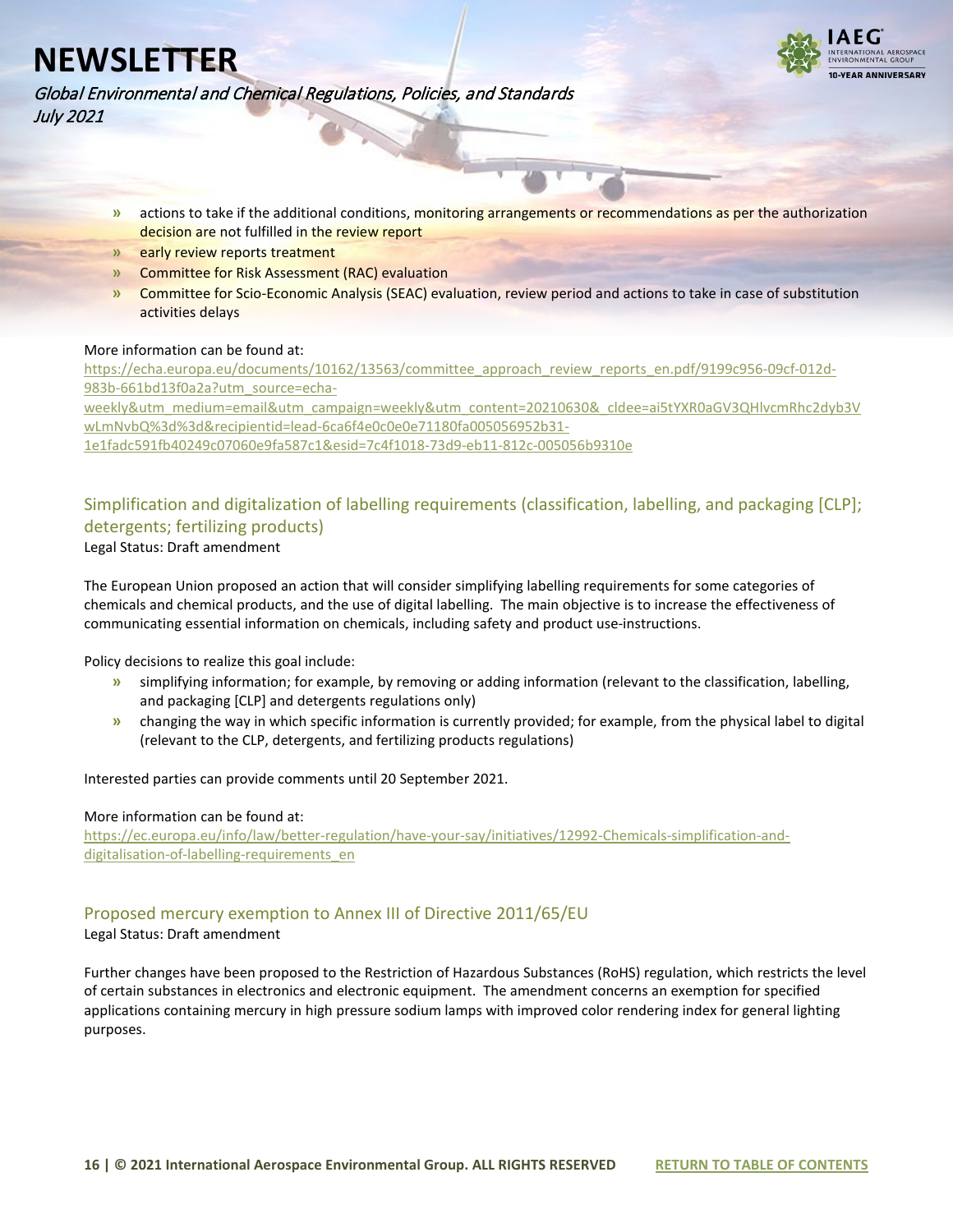

Global Environmental and Chemical Regulations, Policies, and Standards July 2021

Exemptions of entries 4(b), 4(b)-I, 4 (b)-II and 4(b)-III all have proposed updated conditions and can be found in the annex document.

#### More information can be found at:

[https://ec.europa.eu/info/law/better-regulation/have-your-say/initiatives/13100-Electrical-equipment-Mercury-in-high](https://ec.europa.eu/info/law/better-regulation/have-your-say/initiatives/13100-Electrical-equipment-Mercury-in-high-pressure-sodium-lamps-with-improved-colour-rendering-index-RoHS-exemption-_en)[pressure-sodium-lamps-with-improved-colour-rendering-index-RoHS-exemption-\\_en](https://ec.europa.eu/info/law/better-regulation/have-your-say/initiatives/13100-Electrical-equipment-Mercury-in-high-pressure-sodium-lamps-with-improved-colour-rendering-index-RoHS-exemption-_en)

### <span id="page-16-0"></span>Draft Commission regulation amending Annexes VI to X to Regulation (EC) No 1907/2006 of the European Parliament and of the Council concerning REACH Legal Status: Proposed

The European Commission has amended certain provisions in Annexes VI to X to REACH 1907/2006. Annexes VI to X contain the standard information requirements for registration of substances manufactured or imported in varying quantities. The amendments cover the obligations for registrants, identification of the registered substances, as well as some provisions on toxicological information (mutagenicity, reproductive toxicity and developmental toxicity) and ecotoxicological information (aquatic toxicity, degradation and bioaccumulation). The amendments also include some changes in waiving options and the responsibilities of European Chemicals Agency.

#### More information can be found at:

*Commission Regulation* [https://www.iaeg.com/elements/pdf/EUR\\_Draft\\_Amendment\\_REACH\\_Regulation.pdf](https://www.iaeg.com/elements/pdf/EUR_Draft_Amendment_REACH_Regulation.pdf) *Annex* [https://www.iaeg.com/elements/pdf/EUR\\_Draft\\_Amendment\\_REACH\\_Regulation\\_Annex.pdf](https://www.iaeg.com/elements/pdf/EUR_Draft_Amendment_REACH_Regulation_Annex.pdf)

### <span id="page-16-1"></span>Chemicals (REACH) regulation – amendment to the list of substances of very high concern in Annex XIV Legal Status: Draft Amendment

The European Commission asked for feedback on a draft regulation amending Annex XIV of the REACH regulation (EC No. 1907/2006). Annex XIV contains the list of substances which are subject to authorization. The draft regulation is set to add 5 new substances to the Annex:

- **»** tetraethyl lead | EC No: 201-075-4 | CAS No: 78-00-2
- **»** 4,4'-bis(dimethylamino)-4''-(methylamino)trityl alcohol (with ≥ 0,1% of Michler's ketone (EC No 202-027-5) or Michler's base (EC No 202-959-2)) | EC No: 209-218-2 |CAS No: 561-41-1
- **»** teaction products of 1,3,4-thiadiazolidine-2,5-dithione, formaldehyde and 4-heptylphenol, branched and linear (RP-HP) (with ≥ 0,1% w/w 4-heptylphenol, branched and linear) | EC No: not available - | CAS No: not available-
- **»** 2-ethylhexyl 10-ethyl-4,4-dioctyl-7-oxo-8-oxa-3,5-dithia-4-stannatetradecanoate (DOTE) | EC No: 239-622-4 |CAS No: 15571-58-1
- **»** reaction mass of 2-ethylhexyl 10-ethyl-4,4-dioctyl-7-oxo-8-oxa-3,5-dithia-4-stannatetradecanoate and 2-ethylhexyl 10-ethyl-4-[[2-[(2-ethylhexyl)oxy]-2-oxoethyl]thio]-4-octyl-7-oxo-8-oxa-3,5-dithia-4-stannatetradecanoate (reaction mass of DOTE and MOTE) | EC No: not available | CAS No: not available

For all of the substances, the latest application date and sunset date are set to be 18 and 36 months, respectively, after this amendment enters into force.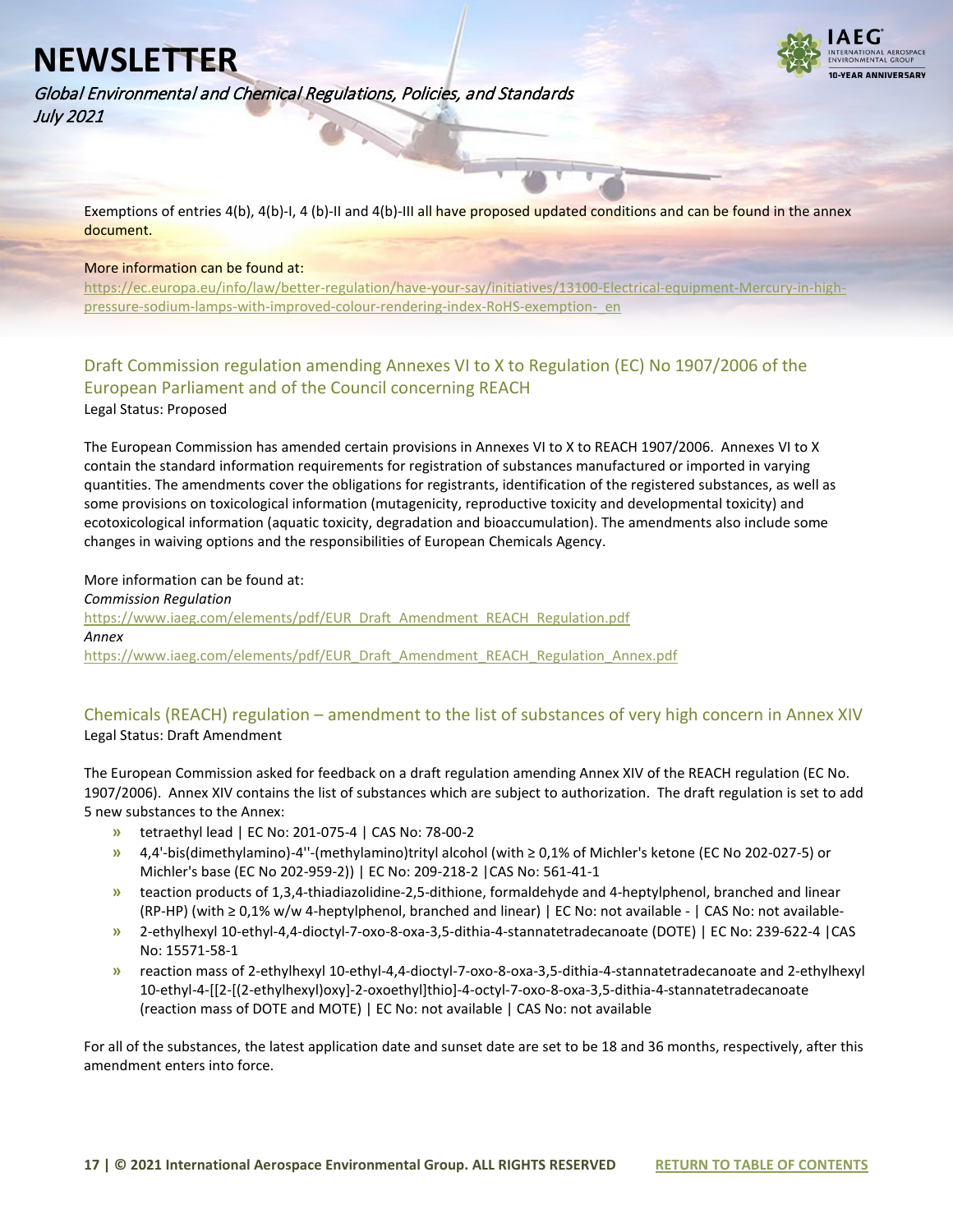Global Environmental and Chemical Regulations, Policies, and Standards July 2021



Interested parties could provide feedback until 22 July 2021.

#### More information can be found at:

[https://ec.europa.eu/info/law/better-regulation/have-your-say/initiatives/13092-Chemicals-REACH-regulation](https://ec.europa.eu/info/law/better-regulation/have-your-say/initiatives/13092-Chemicals-REACH-regulation-amendment-to-the-list-of-substances-of-very-high-concern-in-Annex-XIV_en)amendment-to-the-list-of-substances-of-very-high-concern-in-Annex-XIV en

### <span id="page-17-0"></span>Highlights from June RAC and SEAC meetings - REACH restrictions - Undecafluorohexanoic acid (PFHxA), its salts and related substances

Legal Status: Pre-draft

The Risk Assessment Committee (RAC) under the European Chemical Agency has acknowledged that undecafluorohexanoic acid (PFHxA) is a risk to human health and the environment and adopted its opinion on the matter. The Socio-economic Analysis Committee (SEAC) released its draft opinion on a restriction. SEAC could not conclude on whether or not the proposed measures were appropriate; however, it was able to conclude that the restriction was proportional for certain uses. This opinion will be open for comments for 60 days.

These two developments in June regarding PFHxA will move along its upcoming restriction under REACH.

PFHxAs are per- and polyfluoroalkyl substances (also known as PFAS) and are considered very persistent and mobile, which is why they are thought to contribute to environmental pollution.

A joint opinion on the matter is expected by the end of the year.

#### More information can be found at:

<https://echa.europa.eu/hu/-/highlights-from-june-rac-and-seac-meetings>

### <span id="page-17-1"></span>**Austria**

#### <span id="page-17-2"></span>Battery Ordinance Amendment 2021

Legal Status: Published

On 7 July 2021, the Austrian Federal Minister published an amendment to the Battery Ordinance of 2008 (the Ordinance). The Ordinance applies to all types of batteries, regardless of shape, volume, weight, material composition or use. The Ordinance does not apply to batteries in equipment, weapons, ammunition, and war material specifically for military use or in equipment for use in space.

The major changes are highlighted below:

- **»** added definition of manufacturer of batteries and accumulators
- **»** clarified responsibility for final sellers of portable batteries to implement a system for collection of old batteries
- **»** added responsibility for waste collector of device batteries to inform the Federal Minister regarding the export of batteries to another Member State on an annual basis
- **»** added requirements for identifying an Authorized Representative in Austria for foreign persons placing batteries on the Austrian market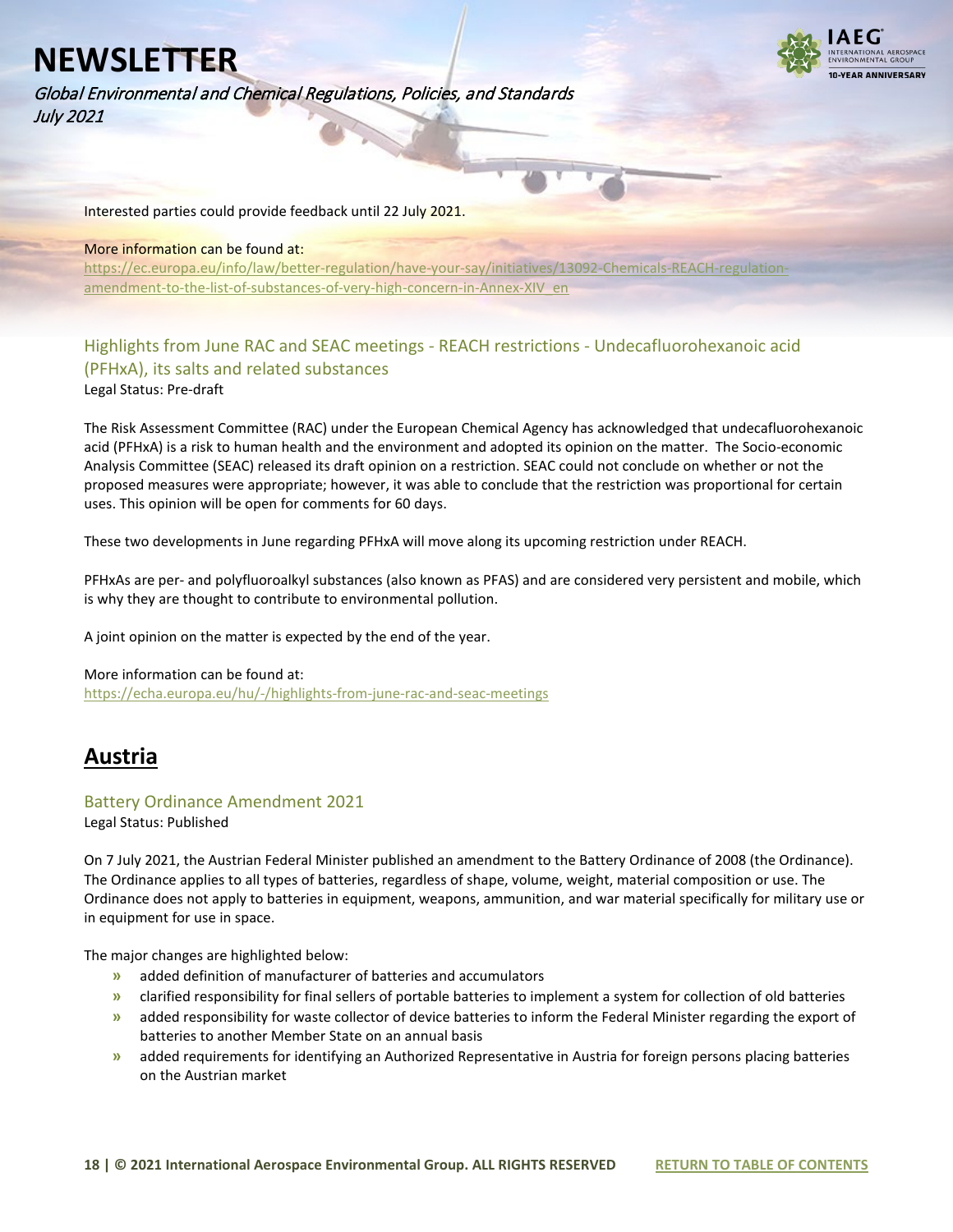Global Environmental and Chemical Regulations, Policies, and Standards July 2021



The Authorized Representative requirements apply for batteries placed on the market in Austria from 1 January 2022, but the representative can be appointed from 1 October 2021.

There are no non-compliance provisions provided for this regulation.

More information can be found at (in German): [https://www.ris.bka.gv.at/Dokumente/BgblAuth/BGBLA\\_2021\\_II\\_311/BGBLA\\_2021\\_II\\_311.html](https://www.ris.bka.gv.at/Dokumente/BgblAuth/BGBLA_2021_II_311/BGBLA_2021_II_311.html)

### <span id="page-18-0"></span>**Norway**

### <span id="page-18-1"></span>Amending the regulations on REACH

Legal Status: In force

Norway's government adopted a regulation to incorporate the European Union 2020/878 regulation into the Norwegian translation of REACH. Regulation (EU) 2020/878 is the amendment to Annex II of Regulation (EC) No 1907/2006 (REACH), it was published on 18 June 2020 and came into force on 1 January 2021. Annex II to Regulation (EC) No 1907/2006 lays down requirements for the compilation of safety data sheets, used to provide information on chemical substances and mixtures in the Union.

More information can be found at (in Norwegian): <https://lovdata.no/dokument/LTI/forskrift/2021-06-21-2219>

## <span id="page-18-2"></span>**Switzerland**

### <span id="page-18-3"></span>Annexes 2 and 3 of the Ordinance on Protection against Dangerous Substances and Preparations (Chemicals O)

Legal Status: Published

The Swiss Chemical Ordinance on Protection against Dangerous Substances and Preparations (ChemO) specifies the requirements for placing on the market of substances and mixtures. This is the Swiss equivalent of the European Union (EU) REACH legislation because Switzerland is not part of the EU.

The update introduces the following changes in Annex 2 (List of applicable technical provisions) of the ChemO:

- **»** The technical regulations for the classification, labeling and packaging of substances and preparations are updated and thus adapted to technical progress in the EU (16th and 17th ATP of the EU classification, labelling and packaging [CLP] regulation). The updated list of substances can be found in the Annex 3 document and consists of:
	- **–** New addition of 22 substances
	- **–** Modification of 41 existing entries
	- **–** Deletion of 1 entry
- **»** The latest developments in test methods for substances and preparations have been adopted.

Two new substances are included in Annex 3 (List of substances of concern) of the ChemO, analogous to the Candidate List of substances for authorisation under EU-REACH: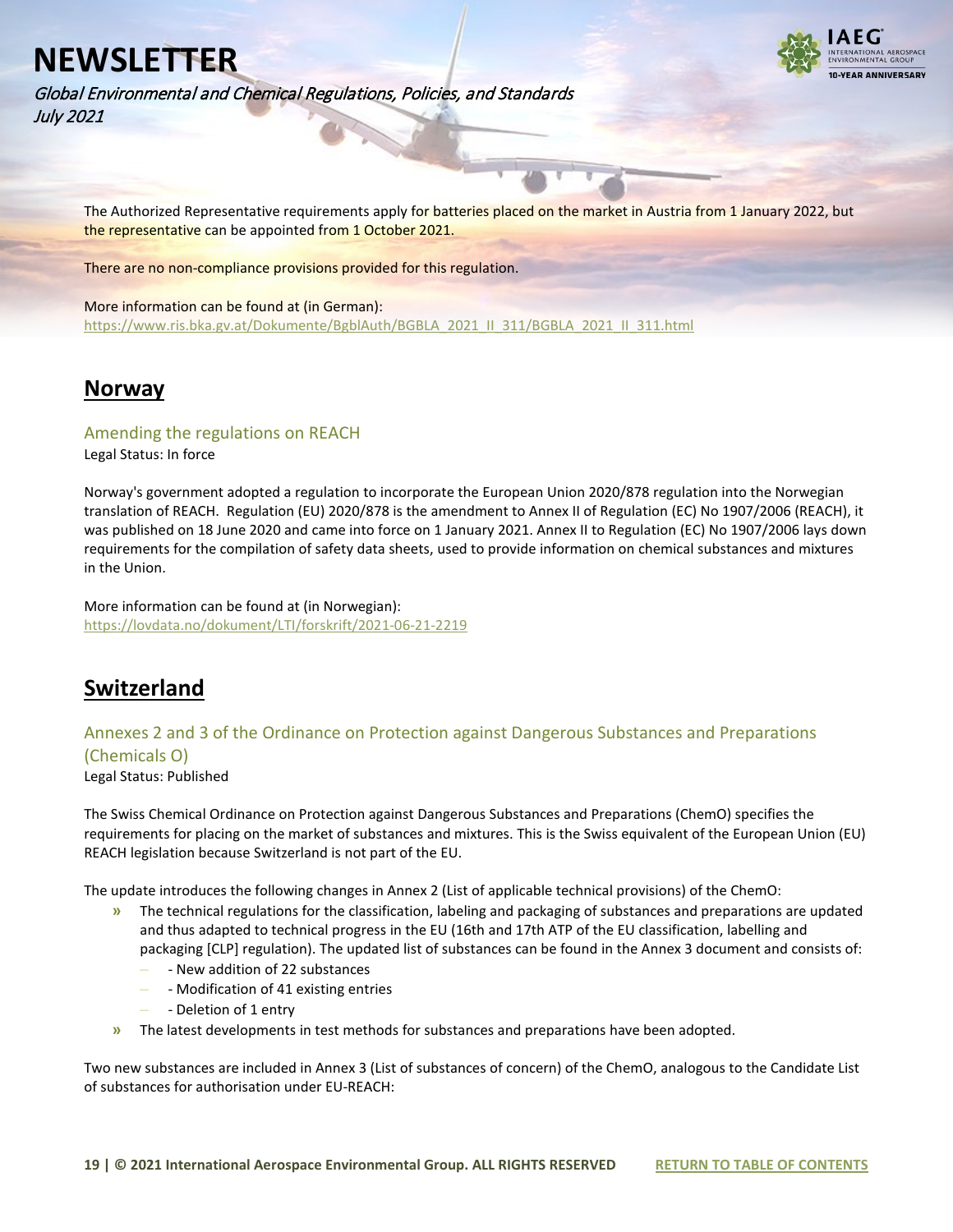Global Environmental and Chemical Regulations, Policies, and Standards July 2021



- **»** dioctyltin dilaurate, stannane, dioctyl-, bis(coco acyloxy) derivs., and any other stannane, dioctyl-, bis(fatty acyloxy) derivs. wherein C12 is the predominant carbon number of the fatty acyloxy moiety
	- **–** stannane, dioctyl-, bis(coco acyloxy) derivs. EC No.: 293- 901-5 | CAS No.: 91648-39-4
	- **–** dioctyltin dilaurate; stannane, dioctyl-, bis(coco acyloxy) derivs. EC No.: not available | CAS No.: not available **–** dioctyltin dilaurate. EC No.: 222-883-3 | CAS No.: 3648-18-8
- **»** bis(2-(2- methoxyethoxy)ethyl)ether EC No.: 205-594-7 | CAS No.: 143-24-8

This listing triggers information obligations along the supply chain.

The changes will come into effect September 2021. Penalties for non-compliance include fines and/or imprisonment.

More information can be found at (in German, French, and Italian): [https://www.anmeldestelle.admin.ch/chem/de/home/themen/recht-wegleitungen/revisionen-des](https://www.anmeldestelle.admin.ch/chem/de/home/themen/recht-wegleitungen/revisionen-des-chemikalienrechts/anpassung-anhaenge-2-3-chemikalienverordnung.html)[chemikalienrechts/anpassung-anhaenge-2-3-chemikalienverordnung.html](https://www.anmeldestelle.admin.ch/chem/de/home/themen/recht-wegleitungen/revisionen-des-chemikalienrechts/anpassung-anhaenge-2-3-chemikalienverordnung.html)

<span id="page-19-0"></span>

# **NORTH AMERICA**

## <span id="page-19-1"></span>**Canada**

<span id="page-19-2"></span>Canada Environmental Protection Act, 1999- Ministerial Condition No. 20654 Legal Status: In force

The Canadian Minister of the Environment and the Minister of Health (the ministers) have assessed information pertaining to the substance 1-propanaminium, 3-amino-N-(carboxymethyl)-N,N-dimethyl-, N-C8-18 acyl derivs., inner salts (CAS # 97862-59-4). The ministers suspect that the substance is toxic or capable of becoming toxic under Section 64 of Canadian Environmental Protection Act, CEPA, 1999.

The conditions restrict the manufacture or import of the substance unless:

- **»** the concentration of 1,3-propanediamine, N,N-dimethyl- in the substance is less than 0.01% by weight, and
- **»** the concentration of fatty acid amidopropyl dimethylamine (amidoamine) impurities is equal to or less than 1.5% by weight

This substance is used in the following products: washing & cleaning products, fillers, putties, plasters, modelling clay, and coating products. Other release to the environment of this substance is likely to occur from indoor use (e.g., automotive care products, paints and coating or adhesives, fragrances, and air fresheners) and outdoor use.

More information can be found at: <https://canadagazette.gc.ca/rp-pr/p1/2021/2021-07-03/html/notice-avis-eng.html#na2>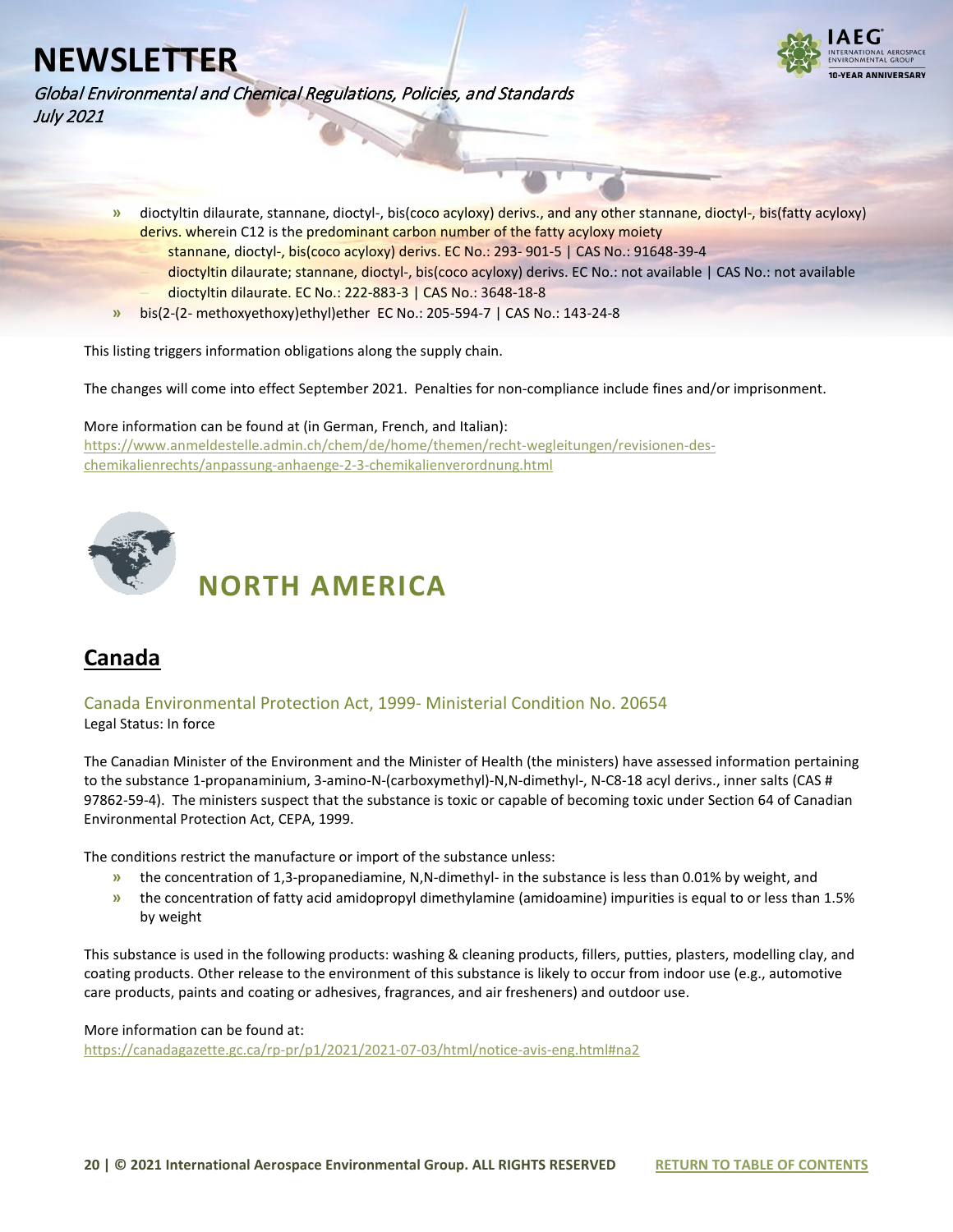**VEAR ANNIVERSARY** 

Global Environmental and Chemical Regulations, Policies, and Standards July 2021

<span id="page-20-0"></span>Order adding a toxic substance to Schedule 1 to the Canadian Environmental Protection Act, 1999 Legal status: Published

The Canada Minister of the Environment and the Minister of Health (the Ministers) are recommending to the Administrator in Council to make an order to add coal tars and their distillates to Schedule 1 of the Canadian Environmental Protection Act (CEPA) because they meet the ecological and human health criteria for a toxic substance. Schedule 1 of CEPA lists toxic substances subject to full, partial, or conditional prohibition.

The Order includes, but not limited to, the following six substances: (CAS RN; DSL Name; Common name)

- **»** tar, coal; coal tar; CAS No. 8007-45-2
- **»** tar oils, coal; coal tar oils; CAS No. 65996-82-9
- **»** distillates (coal tar), upper; coal tar upper distillates; CAS No. 65996-91-0
- **»** tar, coal, low-temperature; low-temperature coal tar CAS No. 65996-90-9
- **»** tar, coal, high-temperature; high-temperature coal tar; CAS No. 65996-89-6
- **»** pitch, coal tar, high-temperature; high-temperature coal tar pitch; CAS No. 65996-93-2

Coal tar is used in coatings and paint, as an adhesive, in aluminum industry, and coal tire oils are mainly used as feedstocks for industrial processes. Coal tars and their distillates may be released to air, water and soil from industrial activities associated with their production, transportation, consumption, and disposal of products containing them. All manufacturers/importers must inform themselves of the implications of these substances being listed on Schedule 1.

#### More information can be found at:

<https://gazette.gc.ca/rp-pr/p1/2021/2021-06-26/html/reg2-eng.html>

### <span id="page-20-1"></span>Draft federal environmental quality guidelines for certain substances

Legal status: Draft amendment

The Government of Canada published the draft federal environmental quality guidelines (FEQGs) for certain substances listed below:

- **»** aluminum
- **»** selenium
- **»** siloxane-D4

More information can be found at:

<https://gazette.gc.ca/rp-pr/p1/2021/2021-06-12/html/notice-avis-eng.html#ne1> *FEQGs* [https://www.canada.ca/en/health-canada/services/chemical-substances/fact-sheets/federal-environmental-quality-](https://www.canada.ca/en/health-canada/services/chemical-substances/fact-sheets/federal-environmental-quality-guidelines.html#a6)

[guidelines.html#a6](https://www.canada.ca/en/health-canada/services/chemical-substances/fact-sheets/federal-environmental-quality-guidelines.html#a6)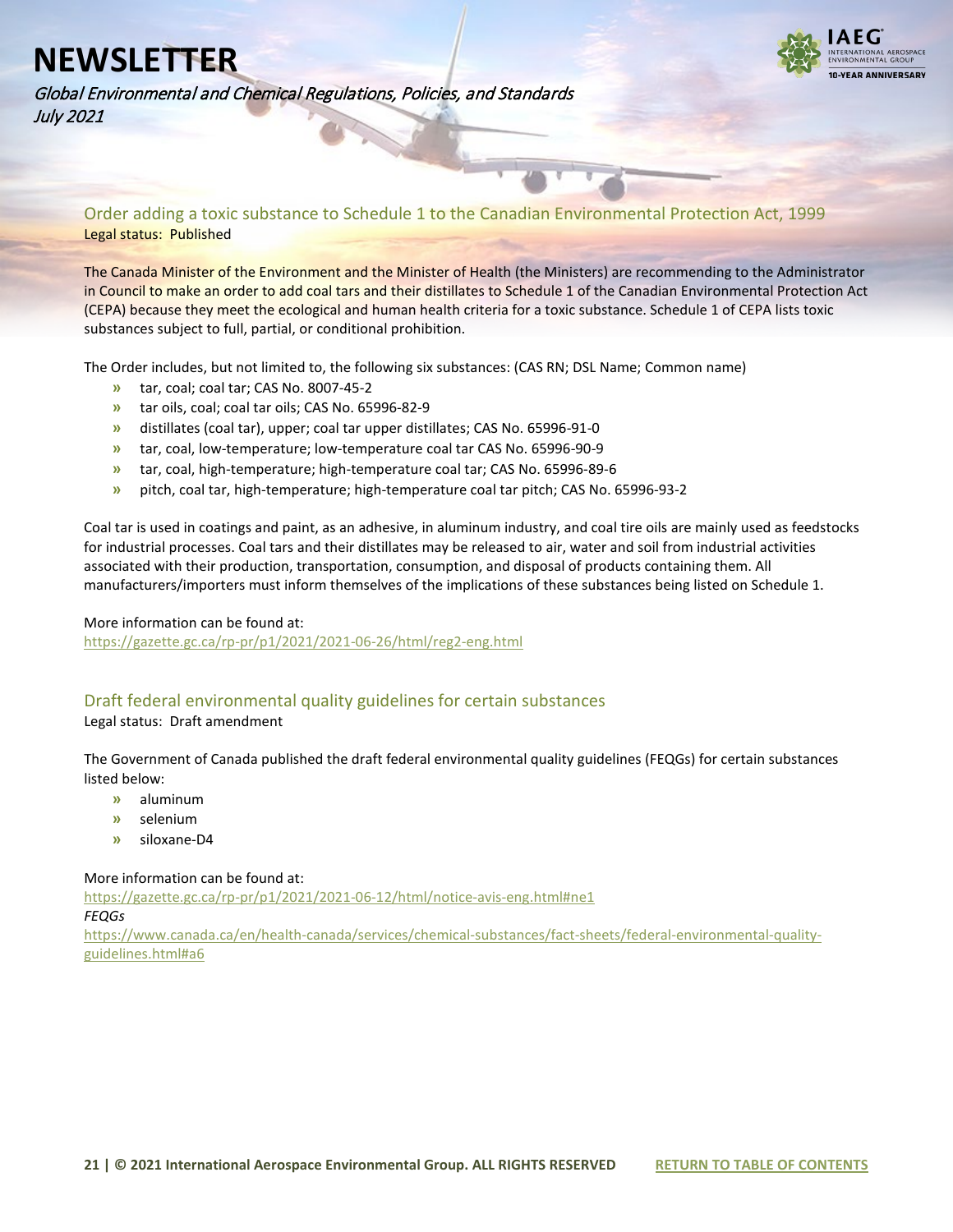Global Environmental and Chemical Regulations, Policies, and Standards July 2021



### <span id="page-21-0"></span>**United States**

<span id="page-21-1"></span>Per- and polyfluoroalkyl substances (PFAS) low volume exemption stewardship program Legal Status: Published

The establishment of the per- and polyfluoroalkyl substances (PFAS) low volume exemptions (LVE) Stewardship Program by the US Environmental Protection Agency (EPA) follows an announcement in April that new LVE submissions for PFAS would likely be denied since a sufficiently robust safety review is unlikely to be possible in the 30 days the law allows given the potential hazards associated with various subclasses of PFAS and the need to consider their potential persistence in the environment.

EPA is renewing a program to work cooperatively with companies to voluntarily withdraw all previously granted LVEs for PFAS. This will build upon a 2016 outreach effort that resulted in companies withdrawing more than half of the 82 longchain PFAS LVEs targeted for withdrawal at the time.

Through this program, EPA intends to work with trade associations, non-governmental organizations, and companies to encourage voluntary withdrawal of the LVEs.

#### More information can be found at:

<https://www.epa.gov/reviewing-new-chemicals-under-toxic-substances-control-act-tsca/pfas-low-volume-exemption>

### <span id="page-21-2"></span>EPA announces path forward for TSCA chemical risk evaluations

Legal Status: Published

The US Environmental Protection Agency (EPA) announced essential policy changes surrounding risk evaluations issued under the Toxic Substances Control Act (TSCA) and the plan for the first ten chemicals to undergo risk evaluation. Under TSCA, the EPA is responsible for reviewing the risks associated with high-priority chemicals already on the market and managing any determined unreasonable risks. The risk evaluation process is the second step, following prioritization and before risk management, in EPA's existing chemical process under TSCA. The purpose of risk evaluation is to determine whether a chemical substance presents an unreasonable risk to health or the environment under the conditions of use, including an unreasonable risk to a relevant potentially exposed or susceptible subpopulation.

EPA plans to introduce the following changes into the risk evaluation process:

- **»** expand consideration of exposure pathways and the fenceline community exposure screening level. The EPA intends to re-open and update the 1,4-dioxane risk evaluation to consider whether to include additional exposure pathways, like drinking water and ambient air and conditions of use, where 1,4-dioxane is generated as a byproduct excluded from the supplemental and final risk evaluations. The agency plans to take public comment on any potential revisions to the 1,4-dioxane risk evaluation before finalizing them
- **»** for the methylene chloride, trichloroethylene, carbon tetrachloride, perchloroethylene, NMP, and 1 bromopropane, the EPA plans to examine additional exposure pathways to determine whether there are any unreasonable risks to fenceline communities
- **»** introduce the review of information on personal protective equipment (PPE) use or other ways the industry protects its workers as a potential way to address unreasonable risk during the risk management process. Review could affect conclusions about the risk of use for methylene chloride, 1-bromopropane, hexabromocyclododecane (HBCD), 1-methyl-2-pyrrolidinone (NMP), perchloroethylene, and 1,4-dioxane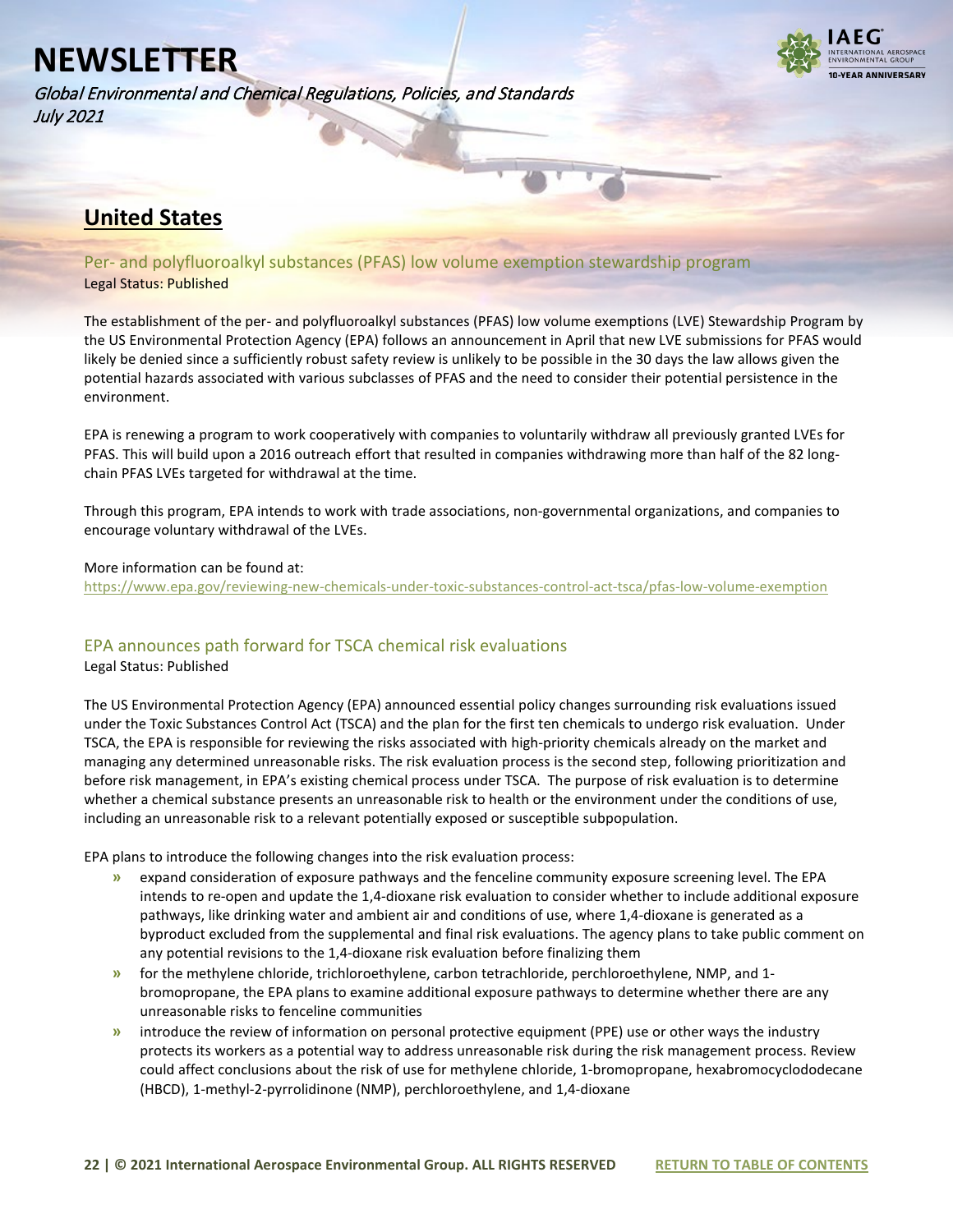

Global Environmental and Chemical Regulations, Policies, and Standards July 2021

> **»** reissue the risk determinations that amend the approach to PPE and include a whole chemical risk determination for the first ten chemicals under TSCA and revise using the whole chemical approach. The whole chemical approach allows the agency to assess every condition of use and then issue one determination of unreasonable risk when most of the needs of use allow one determination

Existing risk evaluations for HBCD, Pigment Violet 29, and asbestos are deemed likely sufficient to inform the risk management approaches

EPA plans to make screening approaches and methods available for public comment and have them peer-reviewed by the Scientific Advisory Committee on Chemicals.

#### More information can be found at:

<https://www.epa.gov/newsreleases/epa-announces-path-forward-tsca-chemical-risk-evaluations>

### <span id="page-22-0"></span>Health and safety data reporting; addition of 20 high-priority substances and 30 organohalogen flame retardants

Legal Status: Published

The US Environmental Protection Agency (EPA) has issued a rule requiring manufacturers and importers of 50 substances to submit unpublished health and safety studies to the agency to support its Toxic Substances Control Act (TSCA) activities. The chemical substances subject to this rule consist of the 20 designated by EPA as high-priority substances and the 30 organohalogen flame retardants being evaluated for risks by the Consumer Product Safety Commission (CPSC) under the Federal Hazardous Substances Act (FHSA). The EPA will use this information to inform the risk evaluations currently underway for 20 High-Priority Substances and for future prioritization.

Companies must submit relevant studies in their possession, as well as lists of studies under development.

#### More information can be found at:

*General information* [https://www.federalregister.gov/documents/2021/06/29/2021-13212/health-and-safety-data-reporting-addition-of-20](https://www.federalregister.gov/documents/2021/06/29/2021-13212/health-and-safety-data-reporting-addition-of-20-high-priority-substances-and-30-organohalogen-flame) [high-priority-substances-and-30-organohalogen-flame](https://www.federalregister.gov/documents/2021/06/29/2021-13212/health-and-safety-data-reporting-addition-of-20-high-priority-substances-and-30-organohalogen-flame) *Substance list* [https://www.iaeg.com/elements/pdf/USA\\_H&S\\_Data\\_Reporting\\_substance\\_list.pdf](https://www.iaeg.com/elements/pdf/USA_H&S_Data_Reporting_substance_list.pdf)

### <span id="page-22-1"></span>Development of tiered data reporting to inform TSCA prioritization, risk evaluation, and risk management

Legal Status: Draft

Currently, The US Environmental Protection Agency (EPA) primarily collects exposure-related data through the Toxic Substances Control Act (TSCA) Chemical Data Reporting process. EPA is interested in ensuring that data collection strategies provide information to better meet the Agency's basic chemical data needs, such as information related to exposure, health, and eco-toxicity.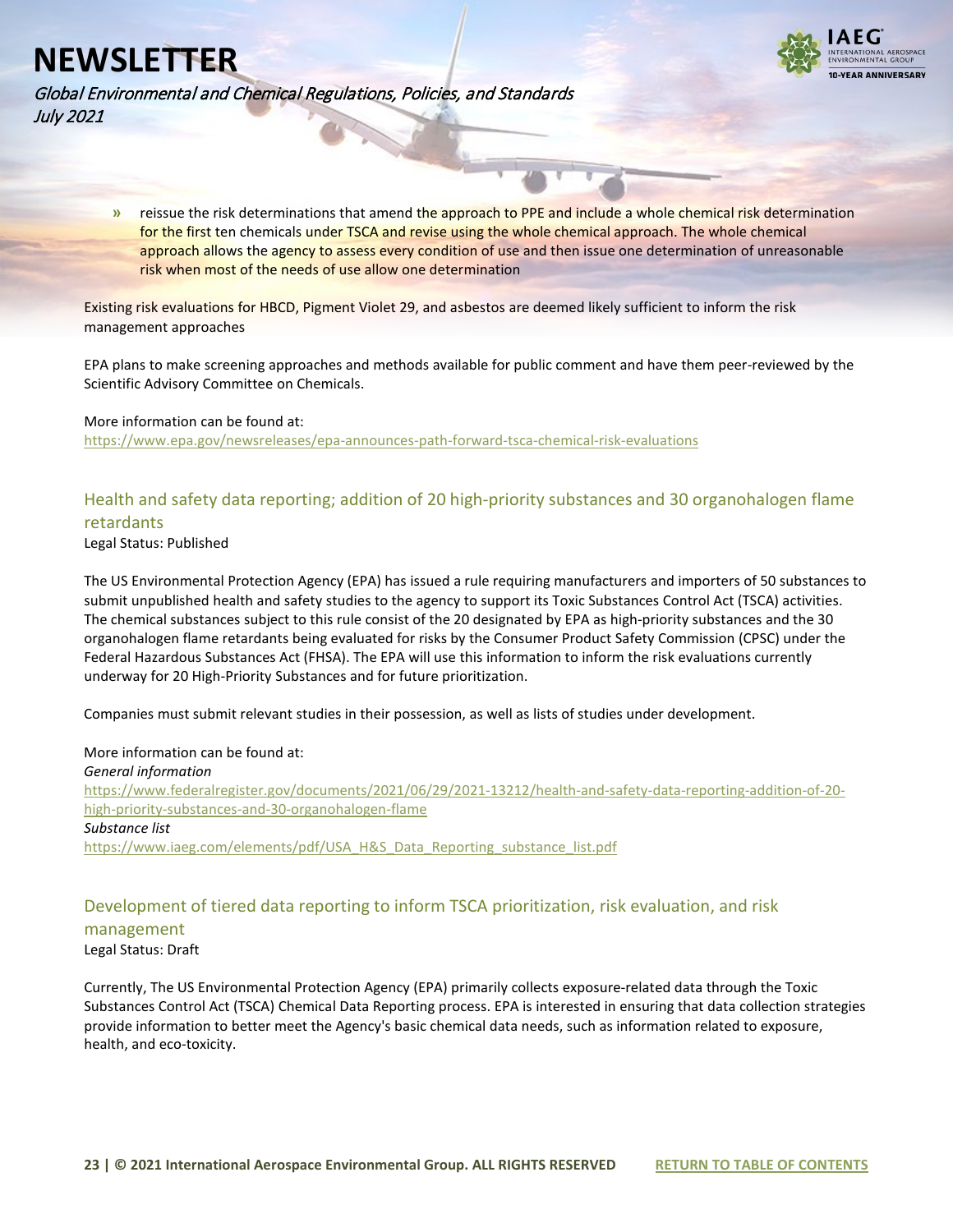

Global Environmental and Chemical Regulations, Policies, and Standards July 2021

EPA is exploring a data reporting rule that is tiered to specific stages of the TSCA existing chemicals program:

- **»** identifying a pool of substances as potential candidates for prioritization
- **»** selecting candidate chemicals for and completing the prioritization process
- **»** assessing high-priority substances through a robust risk evaluation, which may be followed by risk management actions (depending on the outcome of the risk evaluation)

Interested parties can provide comments until the 15 August 2021 deadline.

#### More information can be found at:

[https://www.federalregister.gov/documents/2021/07/14/2021-14928/development-of-tiered-data-reporting-to-inform](https://www.federalregister.gov/documents/2021/07/14/2021-14928/development-of-tiered-data-reporting-to-inform-tsca-prioritization-risk-evaluation-and-risk)[tsca-prioritization-risk-evaluation-and-risk](https://www.federalregister.gov/documents/2021/07/14/2021-14928/development-of-tiered-data-reporting-to-inform-tsca-prioritization-risk-evaluation-and-risk)

### <span id="page-23-0"></span>Reporting and recordkeeping requirements for per- and polyfluoroalkyl substances (PFAS) Legal Status: Notice

The Environmental Protection Agency (EPA) has published a proposal for the reporting and recordkeeping requirements regarding per- and polyfluoroalkyl substances (PFAS) under the Toxic Substances Control Act (TSCA). The proposal would require certain entities that manufacture (including import) or have manufactured these chemical substances in any year since January 1, 2011, to electronically report information regarding PFAS uses, production volumes, disposal, exposures, and hazards.

EPA is requesting public comment on all aspects of this proposed rule.

#### More information can be found at:

<https://www.regulations.gov/document/EPA-HQ-OPPT-2020-0549-0001>

<span id="page-23-1"></span>

### <span id="page-23-2"></span>Call for comments for Draft Evaluations on Industrial Chemicals

Legal Status: Draft amendment

The Australian government has extended its consultation on draft evaluations for 17 industrial chemicals or groups of chemicals from 25 June to 20 August. In each draft evaluation, the Australian Industrial Chemicals Introduction Scheme (AICIS) either makes recommendations to public health and/or workers, provides advice to industry on the potential risks to human health associated with the chemicals, or makes no recommendation.

Chemicals under evaluation and their uses:

- **»** 1-butanone, 2-(dimethylamino)-1-[4-(4-morpholinyl)phenyl]-2-(phenylmethyl) (CAS # 119313-12-1) used in inks, toners and colourants, paints and coatings, plastics/polymer products
- **»** 1-propanone, 2-methyl-1-[4-(methylthio)phenyl]-2-(4-morpholinyl) (CAS # 71868-10-5) used in inks, toners and colorants, paints and coatings, plastics/polymer products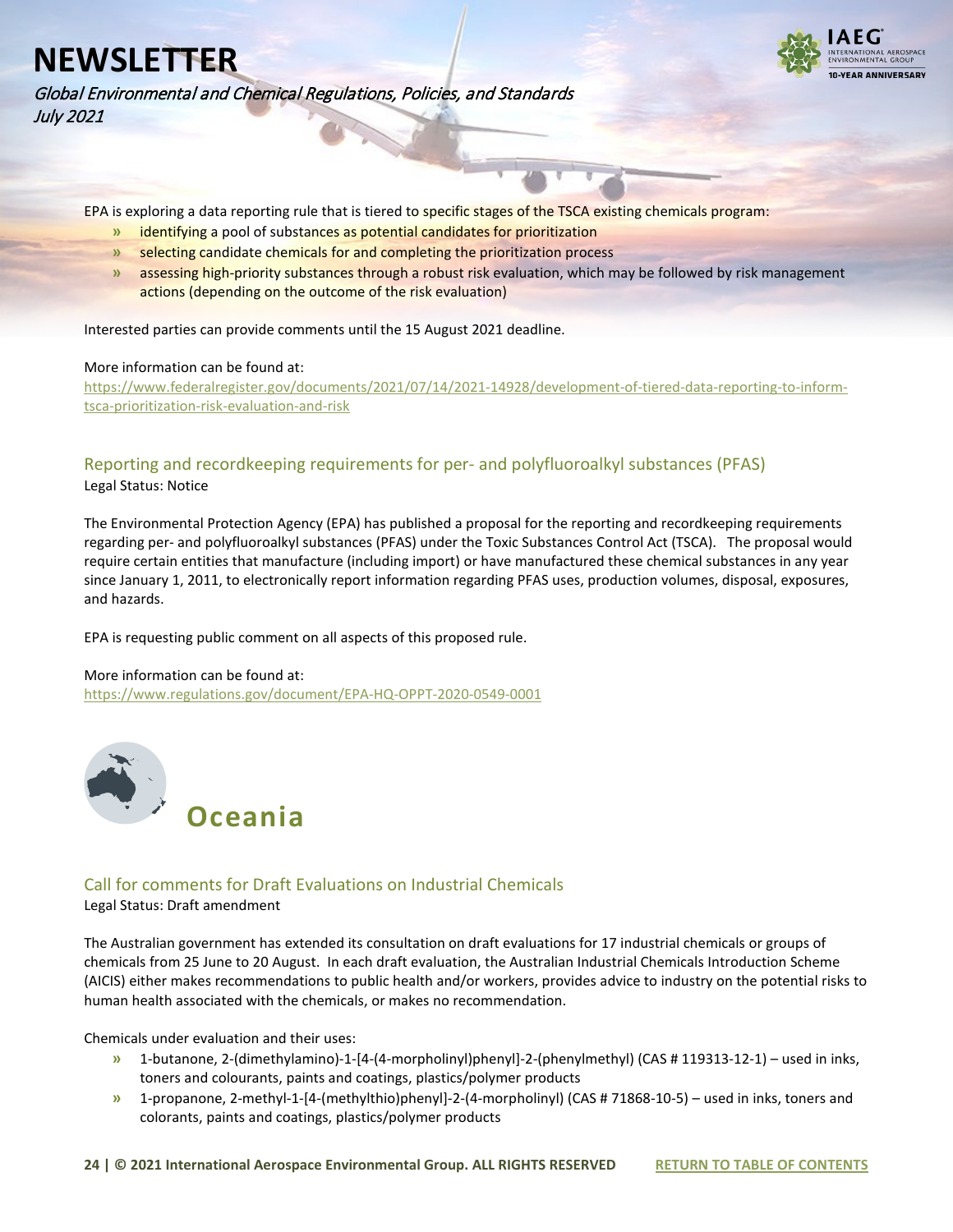

Global Environmental and Chemical Regulations, Policies, and Standards July 2021

- **»** alkyl pyridinium surfactants (CAS # 104-73-4, 104-74-5, 123-03-5, 140-72-7, 1155-74-4, 6004-24-6, 17342-21-1) used as chemical intermediate
- **»** carbamic acid, monoammonium salt (CAS # 1111-78-0) used as chemical intermediate
- **»** cashmeran (4H-inden-4-one, 1,2,3,5,6,7-hexahydro-1,1,2,3,3-pentamethyl-) (CAS # 33704-61-9) used in air care products
- **»** cesium salts (CAS # 3396-11-0, 534-17-8, 15519-28-5, 7787-69-1, 7647-17-8, 13400-13-0, 21351-79-1, 35103-79-8, 7789-17-5, 1068-63-9, 7789-18-6, 13454-83-6, 10294-54-9) – used as chemical intermediates, in electronic products, explosive materials and extractive products
- **»** dichloromethane (methane, dichloro-) (CAS # 75-09-2) used in paints and coatings
- **»** ethanone, 1-[(3R,3aR,7R,8aS)-2,3,4,7,8,8a-hexahydro-3,6,8,8-tetramethyl-1H-3a,7-methanoazulen-5-yl]- (acetylcedrene) (CAS # 32388-55-9)– used in air care products
- **»** maleic acid esters (short chain) (CAS # 105-76-0, 141-05-9, 624-48-6, 924-83-4, 925-21-3, 3052-50-4, 14234-82-3, 45022-27-3) – used in adhesives and sealants, construction chemicals, fabric, textile and leather products, inks, toners and colorants, paints and coatings
- **»** nickel soaps (CAS # 4454-16-4, 2223-95-2, 13001-15-5, 4995-91-9, 75880-31-6) used in lubricants and greases, paints and coating, plastic and polymer products
- **»** nonanedioic acid (azelaic acid) (CAS # 123-99-9) used in adhesives and sealants, chemical intermediates, construction chemicals, fabric, textile and leather products, inks, toners and colorants, lubricants and greases, paints and coatings, plastics/polymer products
- **»** phenol, 4-(1,1-dimethylpropyl)- (4-tert-pentylphenol) (CAS # 80-46-6) used in inks, toners and colorants, paints and coatings, plastic/polymer products
- **»** pentabromodiphenyl ether (pentaBDE) (CAS # 32534-81-9) a brominated flame retardant

Interested parties can provide comments until the 20 August deadline.

More information can be found at:

<https://www.industrialchemicals.gov.au/consultations/draft-evaluations-have-your-say-closes-20-august>